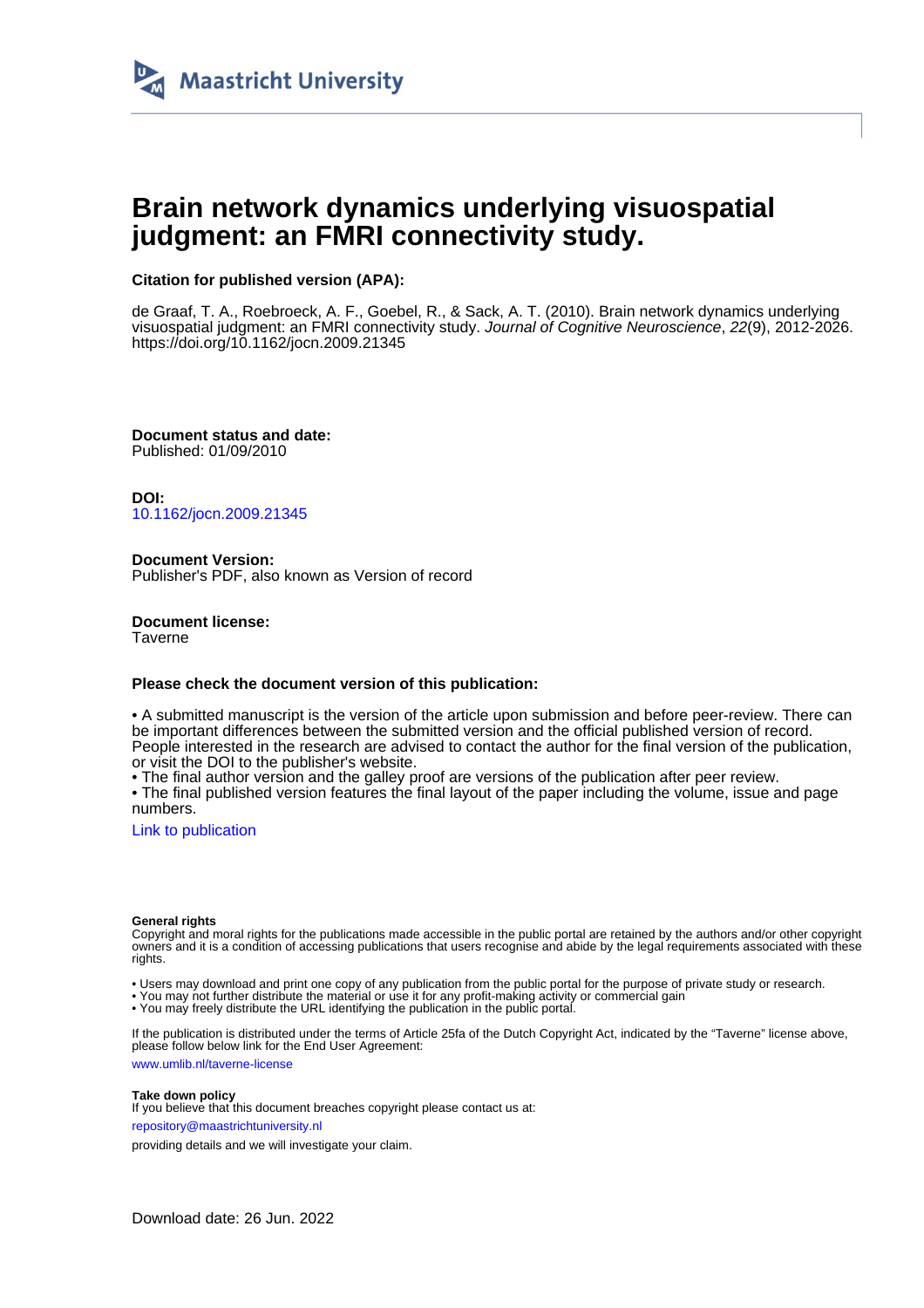See discussions, stats, and author profiles for this publication at: [https://www.researchgate.net/publication/26869902](https://www.researchgate.net/publication/26869902_Brain_Network_Dynamics_Underlying_Visuospatial_Judgment_An_fMRI_Connectivity_Study?enrichId=rgreq-93c55a09951c3a2276c030af5c659905-XXX&enrichSource=Y292ZXJQYWdlOzI2ODY5OTAyO0FTOjE2NTE5MzY2OTY4NTI1MUAxNDE2Mzk2NjQ4ODg2&el=1_x_2&_esc=publicationCoverPdf)

# [Brain Network Dynamics Underlying Visuospatial Judgment: An fMRI](https://www.researchgate.net/publication/26869902_Brain_Network_Dynamics_Underlying_Visuospatial_Judgment_An_fMRI_Connectivity_Study?enrichId=rgreq-93c55a09951c3a2276c030af5c659905-XXX&enrichSource=Y292ZXJQYWdlOzI2ODY5OTAyO0FTOjE2NTE5MzY2OTY4NTI1MUAxNDE2Mzk2NjQ4ODg2&el=1_x_3&_esc=publicationCoverPdf) Connectivity Study

**Article** in Journal of Cognitive Neuroscience · October 2009

DOI: 10.1162/jocn.2009.21345 · Source: PubMed

| CITATIONS<br>37       |                                                                                                     | READS<br>182 |                                                                                                   |
|-----------------------|-----------------------------------------------------------------------------------------------------|--------------|---------------------------------------------------------------------------------------------------|
| 4 authors, including: |                                                                                                     |              |                                                                                                   |
|                       | <b>Alard Roebroeck</b><br>Maastricht University<br>144 PUBLICATIONS 5,606 CITATIONS<br>SEE PROFILE  |              | <b>Rainer Goebel</b><br>Maastricht University<br>528 PUBLICATIONS 30,883 CITATIONS<br>SEE PROFILE |
|                       | <b>Alexander T Sack</b><br>Maastricht University<br>222 PUBLICATIONS 6,968 CITATIONS<br>SEE PROFILE |              |                                                                                                   |

**Some of the authors of this publication are also working on these related projects:**



Project

EuSNN - European School of Network Neuroscience [View project](https://www.researchgate.net/project/EuSNN-European-School-of-Network-Neuroscience?enrichId=rgreq-93c55a09951c3a2276c030af5c659905-XXX&enrichSource=Y292ZXJQYWdlOzI2ODY5OTAyO0FTOjE2NTE5MzY2OTY4NTI1MUAxNDE2Mzk2NjQ4ODg2&el=1_x_9&_esc=publicationCoverPdf)

Developmental and task-dependent plasticity in speech perception [View project](https://www.researchgate.net/project/Developmental-and-task-dependent-plasticity-in-speech-perception?enrichId=rgreq-93c55a09951c3a2276c030af5c659905-XXX&enrichSource=Y292ZXJQYWdlOzI2ODY5OTAyO0FTOjE2NTE5MzY2OTY4NTI1MUAxNDE2Mzk2NjQ4ODg2&el=1_x_9&_esc=publicationCoverPdf)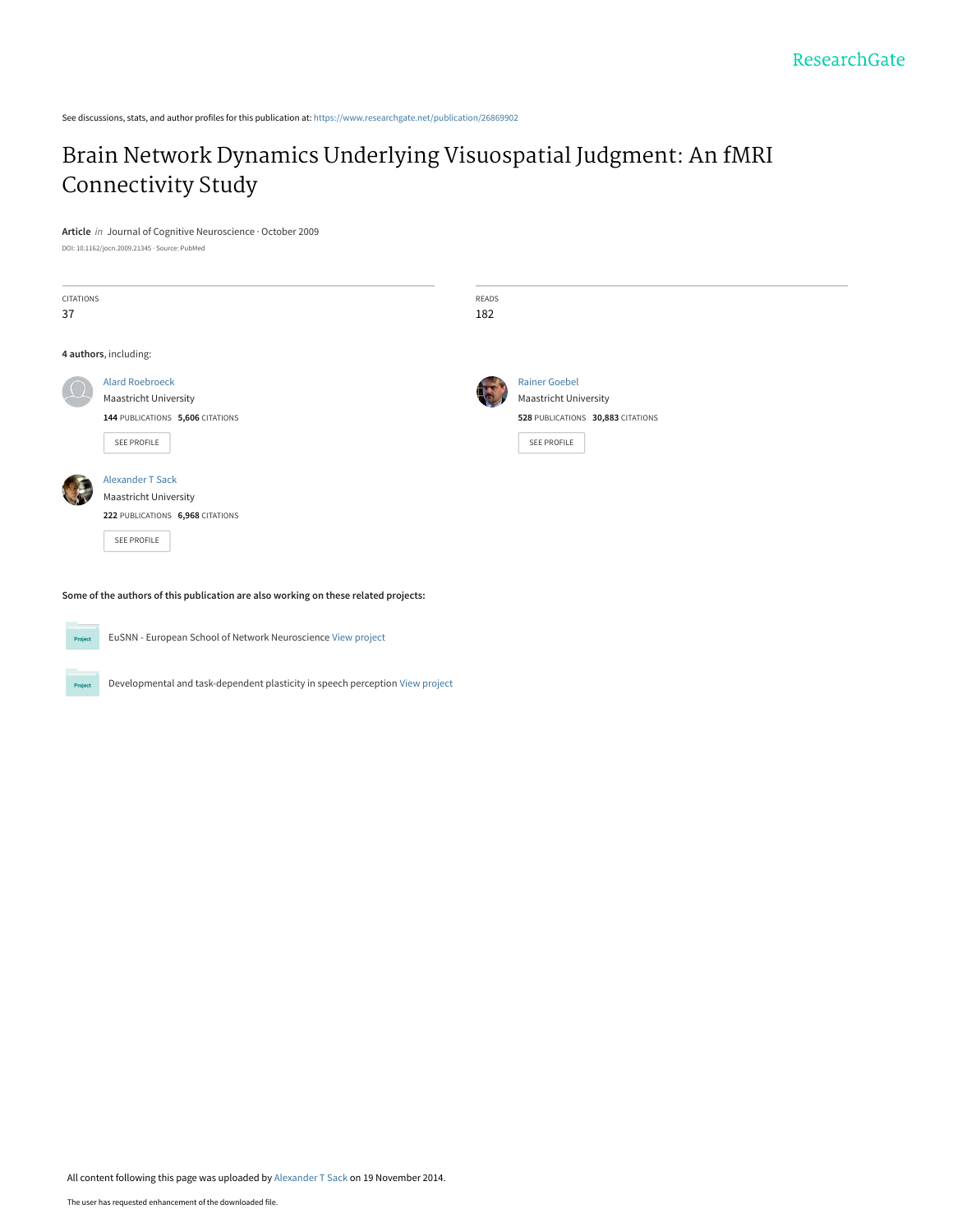# Brain Network Dynamics Underlying Visuospatial Judgment: An fMRI Connectivity Study

Tom A. de Graaf<sup>1,2</sup>, Alard Roebroeck<sup>1,2</sup>, Rainer Goebel<sup>1,2</sup>, and Alexander T. Sack $^{1,2}$ 

## Abstract

■ Previous functional imaging research has consistently indicated involvement of bilateral fronto-parietal networks during the execution of visuospatial tasks. Studies with TMS have suggested that the right hemispheric network, but not the left, is functionally relevant for visuospatial judgments. However, very little is still known about the interactions within these fronto-parietal networks underlying visuospatial processing. In the current study, we investigated task modulation of functional connectivity (instantaneous correlations of regional time courses), and task-specific effective connectivity (direction of influences), within the right fronto-parietal network activated during visuospatial judgments. Ten healthy volunteers performed a behaviorally controlled visuospatial judgment task (ANGLE) or a control task (COLOR) in an fMRI experiment. Visuospatial task-specific activations were found in posterior parietal cortex (PPC) and middle/inferior frontal gyrus (MFG). Functional connectivity within this network was taskmodulated, with significantly higher connectivity between PPC and MFG during ANGLE than during COLOR. Effective connectivity analysis for directed influence revealed that visuospatial taskspecific projections within this network were predominantly in a frontal-to-parietal direction. Moreover, ANGLE-specific influences from thalamic nuclei to PPC were identified. Exploratory effective connectivity analysis revealed that closely neighboring clusters, within visuospatial regions, were differentially involved in the network. These neighboring clusters had opposite effective connectivity patterns to other nodes of the fronto-parietal network. Our data thus reveal that visuospatial judgments are supported by massive fronto-parietal backprojections, thalamo-parietal influence, and multiple stages, or loops, of information flow within the visuospatial network. We speculate on possible functional contributions of the various network nodes and informational loops in a neurocognitive model. ■

#### INTRODUCTION

Visuospatial processing refers to the spatial perception, recognition, and analysis of visual input. Visuospatial judgment is one example of higher-order visuospatial processing. It can involve the analysis of spatial features of visual stimuli such as distances, angles, or more generally spatial relations, between stimulus parts or aspects of visual images. In visuospatial judgment such analysis is, by definition, goal-related. It therefore often involves a focus on certain spatial features that are relevant to a particular task or goal. Visuospatial judgment is essential to human interaction with the environment.

To understand its neural correlate in the brain, extensive research has been done using functional neuroimaging methods such as positron emission tomography (Mellet et al., 1996; Haxby et al., 1991) and functional magnetic resonance imaging (fMRI; Goebel, Linden, Lanfermann, Zanella, & Singer, 1998; Cohen et al., 1996), both providing measures of metabolic activity in restricted brain regions. This research has revealed network correlates of visuospatial tasks (Trojano et al., 2000; Goebel

et al., 1998), visuospatial imagery (Sack, Camprodon, Pascual-Leone, & Goebel, 2005; Formisano et al., 2002; Trojano et al., 2002; Mellet et al., 1996), visuospatial attention (Luks, Sun, Dale, Miller, & Simpson, 2008; Giessing, Fink, Rosler, & Thiel, 2007; Husain & Nachev, 2007; Mayer, Seidenberg, Dorflinger, & Rao, 2004; Corbetta, Kincade, & Shulman, 2002), visuospatial working memory (Klingberg, 2006; Scherf, Sweeney, & Luna, 2006; Klingberg, Forssberg, & Westerberg, 2002; Postle, Berger, Taich, & D'Esposito, 2000; Petit, Courtney, Ungerleider, & Haxby, 1998), and visuomotor control (Culham, Cavina-Pratesi, & Singhal, 2006; de Lange, Hagoort, & Toni, 2005). All of these different functional imaging studies converge to the conclusion that the execution of various visuospatial tasks consistently activates bilateral frontal and parietal regions in the "visuospatial network" of the brain.

However, research using TMS to disrupt regional neural processing has indicated that only the right, not the left, parietal network is functionally relevant for (visuo)spatial processing (Collignon et al., 2008; Valero-Cabre, Pascual-Leone, & Rushmore, 2008), visuospatial attention ( Jin & Hilgetag, 2008; Rounis, Yarrow, & Rothwell, 2007; Kim et al., 2005; Muri et al., 2002; Hilgetag, Theoret, & Pascual-Leone, 2001), visuomotor processing (Bestmann, Thilo,

<sup>&</sup>lt;sup>1</sup>Maastricht University, The Netherlands, <sup>2</sup>Maastricht Brain Imaging Center, Maastricht, The Netherlands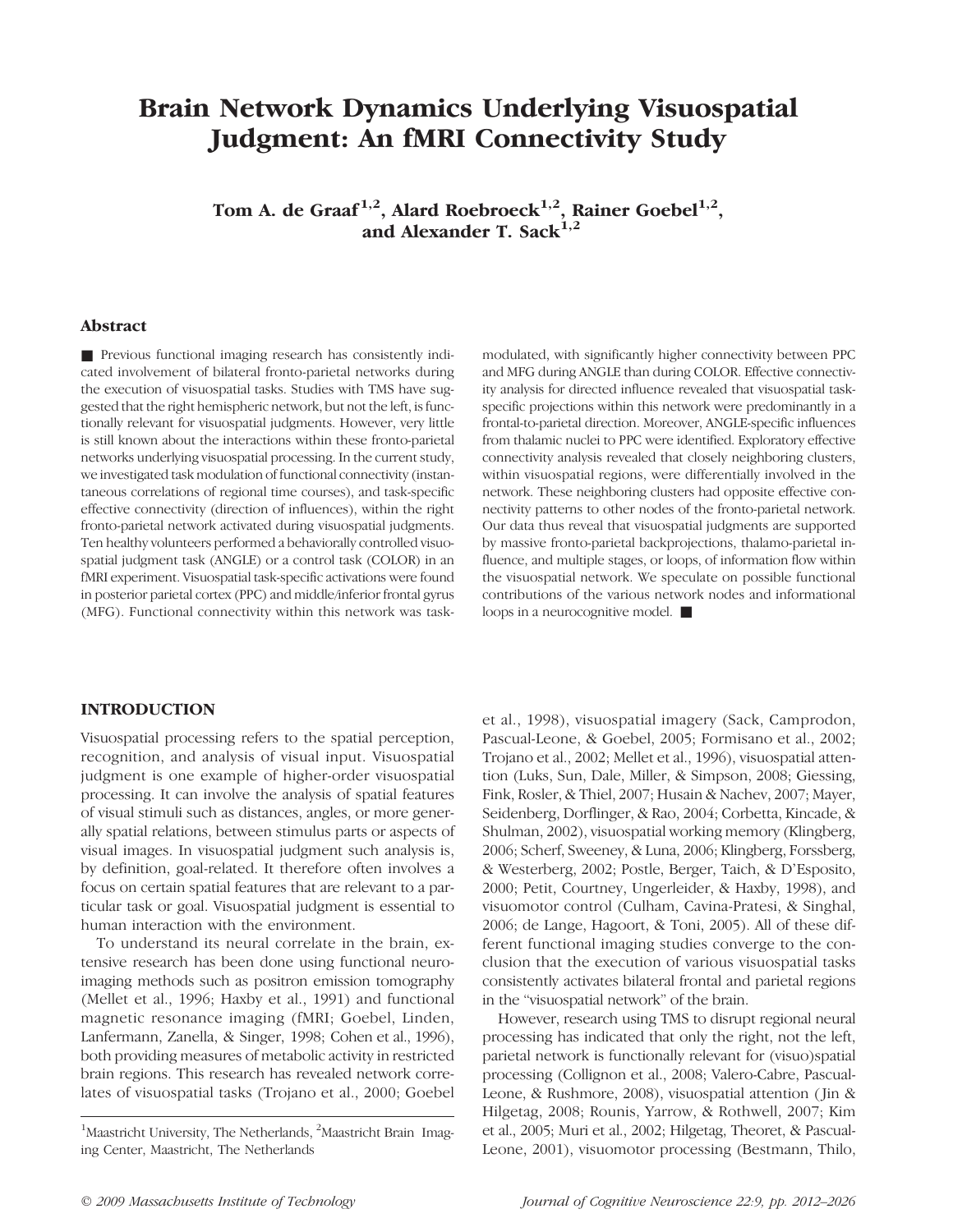Sauner, Siebner, & Rothwell, 2002; Rushworth, Ellison, & Walsh, 2001), visuospatial imagery (Sack et al., 2005), and visuospatial judgment (Sack et al., 2002, 2007).

This apparent right hemispheric dominance for visuospatial functions was further elucidated by a recent simultaneous TMS and fMRI study of our group, in which the neural correlates of TMS-induced behavioral impairment on a visuospatial judgment task were assessed "on-line" (Sack et al., 2007). To this end, we administered TMS over either left or right posterior parietal cortex (PPC), while concurrently measuring both the behavioral as well as neural consequences of parietal TMS using whole-brain fMRI scanning. Only right parietal TMS, not left, induced a behavioral impairment on the visuospatial judgment task, but not on a control task. Simultaneously, only right parietal TMS, not left, resulted in a TMS-induced BOLD signal decrease throughout a right hemispheric frontoparietal network during visuospatial judgment, but not during control task execution. In other words, TMS over right parietal cortex not only reduced brain activity at the site of stimulation, but also in ipsilateral remote frontal regions, including right MFG. Interestingly, the amount of BOLD signal decrease in this network, both in local and remote regions, correlated highly with the amount of TMS-induced visuospatial impairment.

Taken together, all of these findings seem to indicate that a fronto-parietal network in the right hemisphere underlies visuospatial processing. Moreover, as the most recent simultaneous TMS and fMRI study on visuospatial judgment (Sack et al., 2007) suggested, the interactions within this network are such that disruption of processing at one node of the network (i.e., the parietal node) has measurable and comparable neural effects at the other nodes (e.g., within MFG).

Still, the exact task-specific dynamics, temporal characteristics, and direction of influences within this specific right hemispheric fronto-parietal network during the execution of visuospatial judgments remain unknown. In the current study, we used time-resolved, fast eventrelated fMRI in combination with multivariate data-driven functional and effective brain connectivity analysis tools in order to investigate the brain network dynamics underlying visuospatial judgment in the right hemisphere. We subsequently interpreted these system-level interactions on the cognitive level to construct a neurocognitive model underlying visuospatial judgment.

For optimal comparability with previous research, we adopted the same behavioral tasks used by Sack et al. (2002, 2007): a visuospatial judgment task (ANGLE) and color judgment control task (COLOR). We specifically evaluated task modulation of functional connectivity within this network, and proceeded to investigate directed influences within this task-specific functionally connected network. We purposely adopted a recently developed exploratory effective connectivity analysis technique (Granger causality mapping [GCM]; see Roebroeck, Formisano, & Goebel, 2005) to avoid restriction of analysis to predefined

regions. This way, we were able to explore in depth the interactions within, and beyond, the conventionally defined visuospatial network in the human right hemisphere.

# METHODS

## **Participants**

Ten healthy participants (5 men, 8 right-handed) were included in this study (mean age =  $23.3$  years;  $SD =$ 1.8 years). All had normal or corrected-to-normal vision, no history of neuropsychiatric disorders, and eight had previously participated in fMRI experiments. The experiment was approved by the local ethical committee, written informed consent was obtained before participation. Participants were screened for fMRI experimentation safety and received monetary compensation.

## Stimuli and Task

Participants were presented with visual stimuli inside the MRI scanner. Each stimulus was projected for 300 msec at center fixation. Participants were asked to fixate at all times, aided by a gray fixation cross between stimuli. The stimuli consisted of schematized analogue clocks with yellow rims and two either white or yellow hands (13/ 33 yellow). The hands of the clocks formed different angles, categorized as small or large (13/33 small). All stimuli and fixation crosses were taken from our previous study (Sack et al., 2007). Participants were asked to press one of two buttons per stimulus, depending on whether the stimulus was a target (right index finger response) or a nontarget (right middle finger response). In the ANGLE task, clocks with small angles (30° or 60° angles between the hands) were targets, clocks with large angles (bigger than 60°) were nontargets. In the COLOR task, clocks with yellow hands were targets, clocks with white hands were nontargets (see Figure 1 for an illustration of stimuli and tasks). Stimuli were presented, and response times recorded, using Presentation Software (Neurobehavioral Systems, San Francisco, CA). Response speed and accuracy were equally emphasized in instructions to the participants. The experimental design was mixed; blocks of stimuli were presented in a rapid event-related design. One block contained 11 trials (10 task trials: 4 targets and 6 nontargets, and one null trial). Throughout a block, the task was constant. The task for each block was made known to the participant prior to the block, in the form of a one-letter cue: "A" for ANGLE, "C" for COLOR. The order of blocks was pseudorandomized, as was the order of trials within the blocks. A total of 28 blocks (=280 task trials), divided equally over two fMRI functional runs, was presented. Within blocks, the intertrial interval was jittered around 3000 to 4500 msec. Time between blocks was 7500 msec, including the 2000-msec task instruction.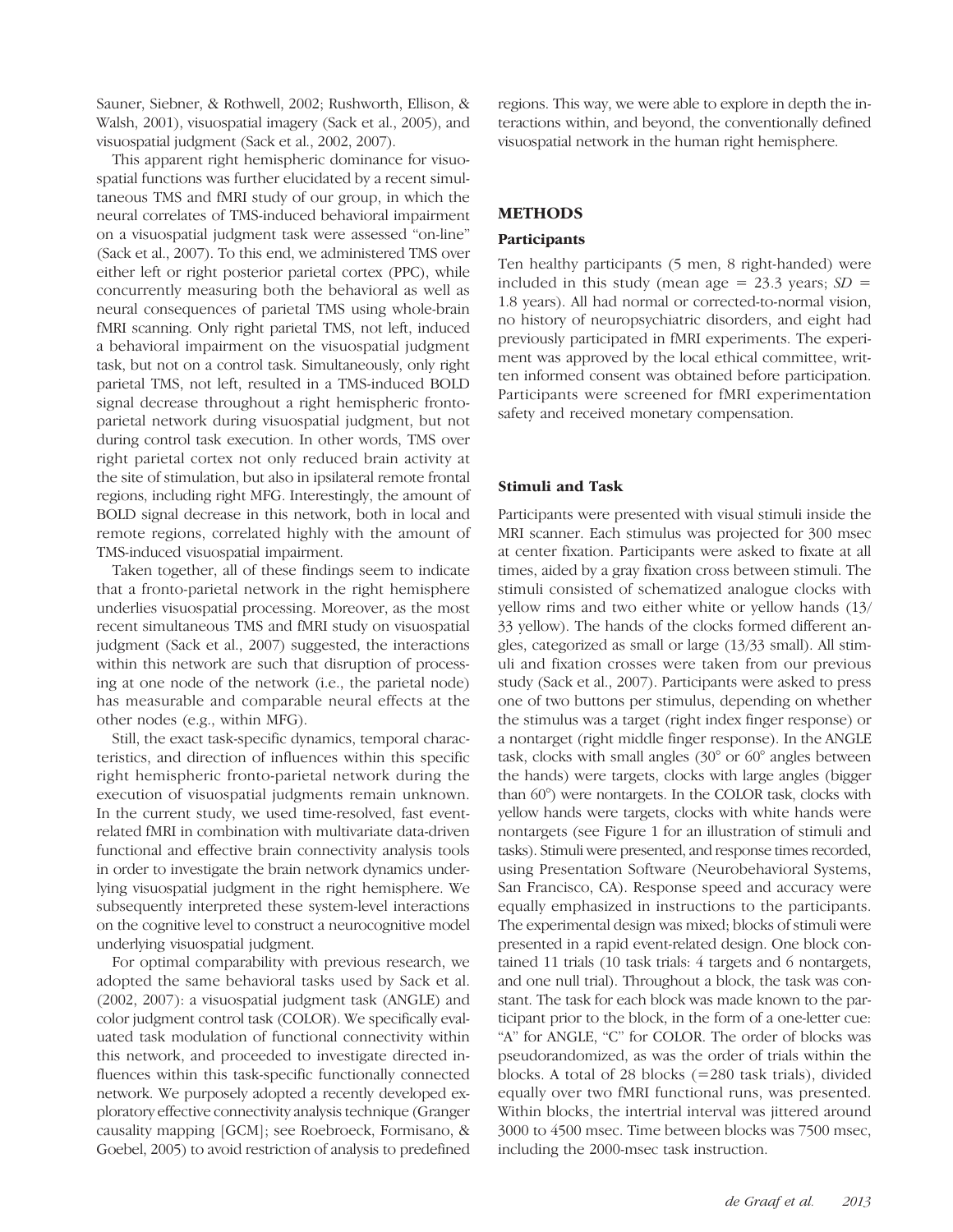

Figure 1. Stimuli and tasks. Two example stimuli are shown with appropriate responses for each task. The same stimuli were used in both the ANGLE and the COLOR tasks. In the ANGLE task, the two response options corresponded to a "small" angle (30° or 60°) and a "large" angle (more than 60°) between the two clock-hands. In the COLOR task, the two response options reflected the two possible clock-hands colors: "yellow" and "white."

#### MRI Parameters and Functional Data Processing

MRI was performed using a 3-Tesla Siemens Allegra scanner (Siemens, Erlangen, Germany). A standard transmit– receive head coil was used to obtain high-resolution anatomical [ADNI, T1-weighted, flip angle (FA) =  $9^\circ$ , TR = 2250, TE = 2.6 msec, 192 slices, field of view (FoV) = 256 mm, isotropic voxel resolution of  $1 \times 1 \times 1$  mm<sup>3</sup> and whole-brain functional (T2\*-weighted echo-planar imaging;  $FA = 60^\circ$ ,  $TR = 1500$ ,  $TE = 28$  msec, acquisition gap = 500 msec, 18 oblique contiguous slices, slice thickness = 5 mm, FoV =  $224$  mm,  $64 \times 64$  voxel matrix, voxel resolution =  $3.5 \times 3.5 \times 5$  mm<sup>3</sup>) images (for an illustration of slice coverage, see S1 on www.tomdegraaf.com). Participant hearing was protected using ear plugs and headphones. Head movement was restricted using foam pads.

fMRI data were processed using BrainVoyager QX (Brain Innovation, Maastricht, The Netherlands). Preprocessing included interscan slice acquisition time correction, linear trend removal, temporal high-pass filtering to remove lowfrequency drifts, and rigid-body transformation of data to the first acquired image to correct for motion. Please note that functional data were not smoothed spatially; reported data were unsmoothed throughout all analyses. Functional data were coregistered to anatomical data per subject, and subsequently transformed to Talairach space (Talairach

and Tournoux, 1988) or aligned to a dynamic group average brain by means of cortex-based alignment (CBA).

#### Cortex-based Alignment

For individual right hemispheres, the gray–white matter boundary was determined to segment and reconstruct the cortical surface (Kriegeskorte & Goebel, 2001). Functional data in volume space were sampled to surface vertices in a direction perpendicular to the gray–white matter boundary, and thus, converted to surface space. The idiosyncratic folding patterns of sulci and gyri were mapped in a spherical coordinate system. In this common space, a reiterative process morphed the individual hemispheric surfaces to a dynamic group average. This resulted in an average group brain. Because functional data were mapped to surface space, the surface-to-sphere and sphere-togroup average transformation mappings also afforded group alignment of functional data. We applied this process of CBA to our general linear model (GLM) contrast analyses and GCM connectivity analyses because it has been shown to yield superior statistical power (Fischl, Sereno, Tootell, & Dale, 1999).

#### Activation Data Analysis

For functional data analysis, BOLD time courses of individual vertices were regressed onto a prespecified model in a conventional GLM. Predictors were based on 300-msec events convolved with a hemodynamic response gamma function (Boynton, Engel, Glover, & Heeger, 1996). Separate predictors were implemented for ANGLE clock presentations, COLOR clock presentations, and INSTRUC-TIONS ("A" and "C" conjoined in one model predictor). Effects of interest included activation during the ANGLE or the COLOR task contrasted with baseline activity and activation during the ANGLE versus the COLOR conditions as contrasted directly in the GLM. Activation differences on the group level were analyzed directly on the vertex level, leading to statistical parametric maps on a group-average brain [an additional patch-of-interest (POI) analysis is presented and discussed on-line: www.tomdegraaf.com]. Corrections for multiple comparisons were made using cluster threshold level estimation (Hagler, Saygin, & Sereno, 2006; Forman et al., 1995), with 1000 iterations of Monte Carlo simulation setting a statistical threshold of  $p < .01$ for the main task effects and  $p < .05$  for the ANGLE > COLOR contrast. To ensure generalizability of the results, all analyses reported were performed on a random effects (RFX) level (unless indicated otherwise). BOLD time courses for regions of interest (ROIs) were approximated by means of event-related deconvolution analysis. This method can be applied in rapid event-related designs to extract the BOLD response to single events from the overlapping pattern of activation. Activation is regressed on separate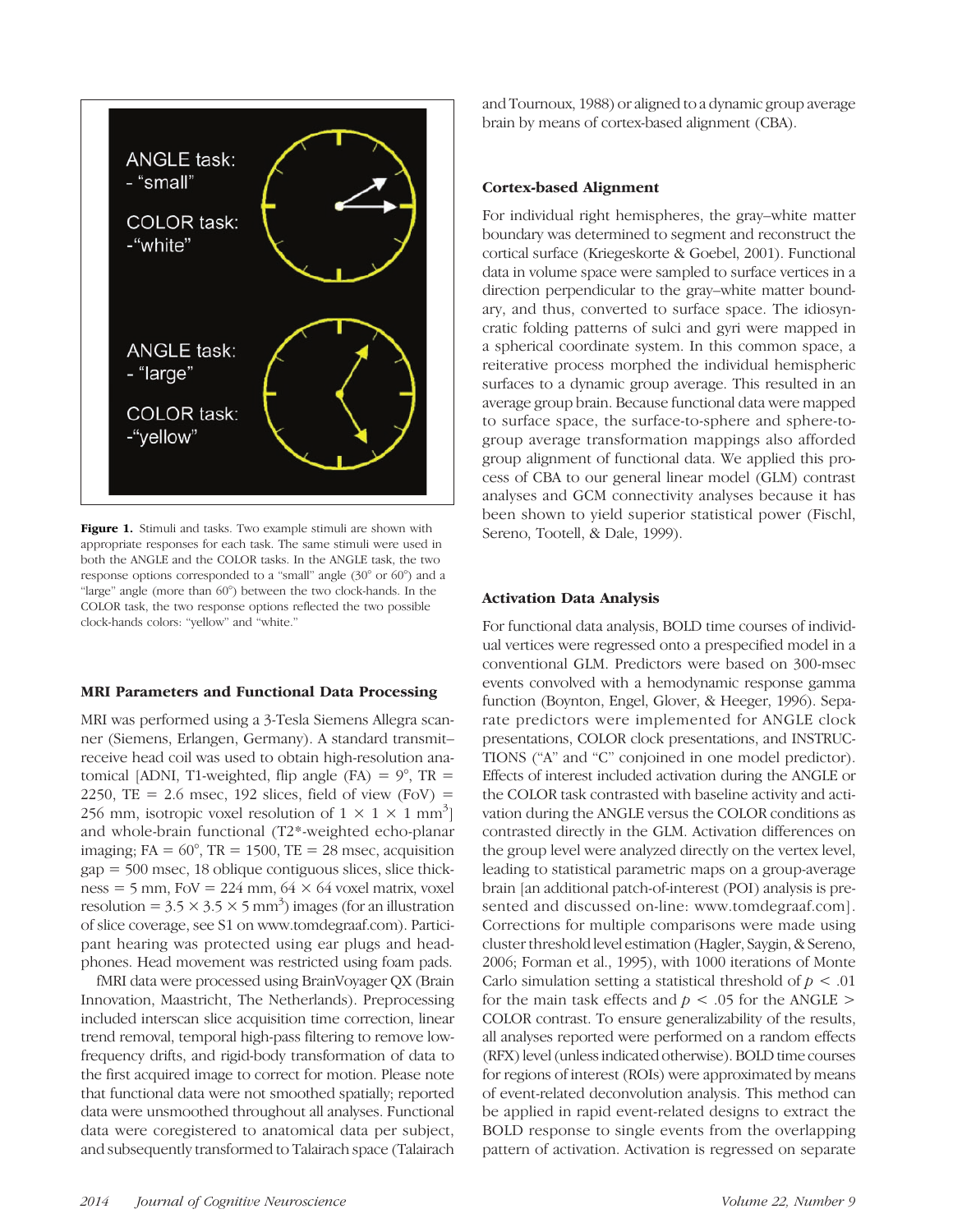"stick" predictors per scanning time point. This results in one beta value per TR in the volumes following an event. These beta values reflect the BOLD response pattern to an event.

### Functional and Effective Connectivity Analysis

Functional connectivity has been defined as correlation between remote neurophysiological events in the temporal domain (e.g., Friston, 1994). Functional connectivity analysis can reveal networks of connected regions that show similar activity changes during mental task performance. Thus, in our case, functional connectivity refers to task-specific instantaneous correlation of BOLD time courses during task execution. Presumably, remote regions with BOLD time courses that correlate during visuospatial judgment task execution, but not execution of a control task, are working together on the mental processes involved in visuospatial judgment. Effective connectivity has been defined as directed influence from one region to another, and allows one to move toward causal inferences (Friston, 1994). More precisely, we examined task-specific effective connectivity to ROIs throughout the brain. To this end, we applied GCM (Roebroeck et al., 2005). GCM requires one to specify a seed region after which measures of (functional or effective) connectivity for all voxels or vertices in the brain are calculated, in reference to the time course in the seeded cluster. The maps obtained illustrate which areas in the brain are functionally connected to the seed region (functional connectivity maps), or which areas in the brain send influence to or receive influence from the seed region (effective connectivity maps).

GCM works on two time series,  $X[t]$  and  $Y[t]$  (activity over time in Region  $X$  and Region  $Y$ ). The precise meaning of found connectivity between  $X$  and  $Y$  is a decrease of uncertainty about time points of  $Y$ , due to knowledge about past time points of X. Simply put, knowing one time course tells you something extra about the other time course. The direction of influence is based on which time course lags behind the other. Thus, if knowing  $X[t - 1]$ (history of BOLD in Region  $X$ ) improves the prediction of  $Y[t]$  (BOLD time course of Region Y) over and above the prediction achieved using  $Y[t - 1]$  (Region Y's own BOLD history), then the activity in Region  $X$  is said to Granger cause the activity in Region Y. By regressing one time series on both itself and another, influences can be inferred with suitable models (vector autoregressive models). Directionality is thus concluded on the basis of temporal precedence. All effective connectivity maps were restricted to vertices that also had high instantaneous correlations to minimize effects of draining veins (for further details, see Roebroeck et al., 2005).

GCM has successfully been applied in previous studies (Bien, Roebroeck, Goebel, & Sack, 2009; Sack et al., 2008; Sack et al., 2007; Abler et al., 2006). However, these

studies only looked at individual participants or mean GCM maps, or merely performed fixed effects GCM analysis. The current study explicitly evaluated statistically thresholded RFX functional and effective connectivity, by calculating RFX GCM maps as follows: (1) GCM maps were calculated for each individual participant in surface space (on the reconstructed cortical surface with functional data projected onto it), or volume space. Statistical testing for individual maps was based on bootstrap simulations (see Roebroeck et al., 2005), with corrections for multiple comparisons based on false discovery rate  $(q <$ 0.05) (Genovese, Lazar, & Nichols, 2002). (2) In surface space, these individual maps were cortex-based aligned, and second-level  $t$  tests (per vertex, over subjects) were calculated. Correction for multiple comparisons in these RFX group maps was based on cluster-size threshold estimation (1000 iterations; see Hagler et al., 2006; Forman et al., 1995) (this procedure underlies Figures 3, 4, 5). Alternatively, in volume space, individual maps were overlaid in Talairach space before mean GCM group maps were created (e.g., Figure 6). For a defined threshold, these procedures yield maps of functional or effective connectivity to the seed region—throughout the entire brain. The method thus affords both confirmatory and datadriven exploratory RFX connectivity analysis without prior anatomical and directional constraints, save the specified seed region.

To analyze connectivity in individual participants (and thus create the aforementioned individual GCM maps which were subsequently overlaid to obtain RFX group maps), we determined a POI to seed into the GCM procedure as follows: A GLM conjunction analysis of ANGLE versus baseline and COLOR versus baseline  $[(A > B) \vee (C > B)]$ B)] was performed, revealing regions where activity was modulated by both tasks. From these regions, the cluster in PPC with the highest difference in activity between ANGLE and COLOR (with activity higher during ANGLE trials) was determined. This region was assumed to be engaged in visuospatial processing and served as the starting point for GCM analysis of the visuospatial network. Post hoc confirmatory GCM analyses were performed by seeding into the GCM procedure new seed regions defined on the basis of individual GCM maps or group RFX GCM maps.

To summarize, for each individual participant, taskspecific functional connectivity maps were created based on instantaneous correlation of vertices throughout the entire brain, to the seed region. Effective connectivity per experimental condition was calculated in step 2 for each individual participant. In step 3, the individual maps were cortex-based aligned (for the surface space analyses) and overlaid. This created a RFX group GCM map projected onto the average group brain. Statistical significance of the results was tested as described above. Separately, we explored in individual participants, in volume space, the intricate dynamics within the network identified by the conventional GLM contrasts.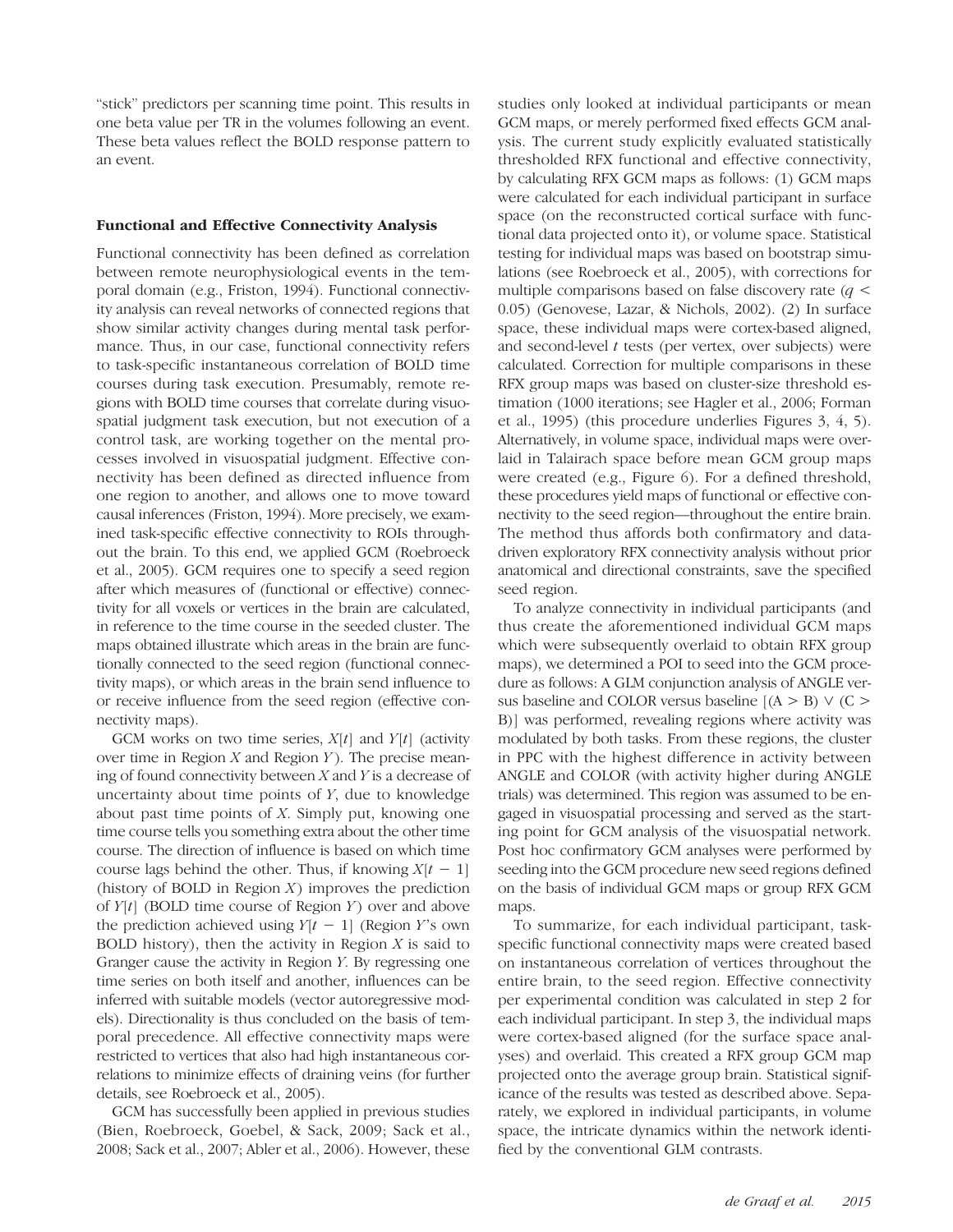## RESULTS

## Behavioral Results

Reaction times and accuracy were  $675.4$  msec  $SD =$ 166.0) and 6.3% incorrect for ANGLE, and 650.5 msec  $(SD = 175.5)$  and 9.7% incorrect for COLOR, respectively. Sack et al. (2007) used the same task but found faster average reaction times: 495 msec and 452 msec for AN-GLE and COLOR tasks, respectively. But these authors used a block design with regular and predictable stimulus onsets. A brief follow-up behavioral experiment revealed that five new participants were, on average, 156.3 msec quicker to respond in a block design as applied by Sack et al. (2007) than in the mixed design implemented in the current study, confirming experimental design to be responsible for the differences.

### Brain Activation Results

We performed a RFX GLM analysis on the vertex time courses in cortex-based aligned surface space (see Methods). Figure 2A shows thresholded RFX activation maps, on the cortex-based aligned group-average inflated brain,



Figure 2. RFX activation maps. (A) Cortex-based aligned RFX GLM for ANGLE and COLOR conditions. Vertices significantly more active during task processing than baseline are shown in orange-yellow  $[t(9) = 3.25, p < .01$ , corrected]. (B) A cortex-based aligned RFX GLM contrast map. Vertices more active during ANGLE are shown in orange-yellow, vertices more active during COLOR are shown in blue-green [t(9) = 2.262,  $p < .05$ , corrected].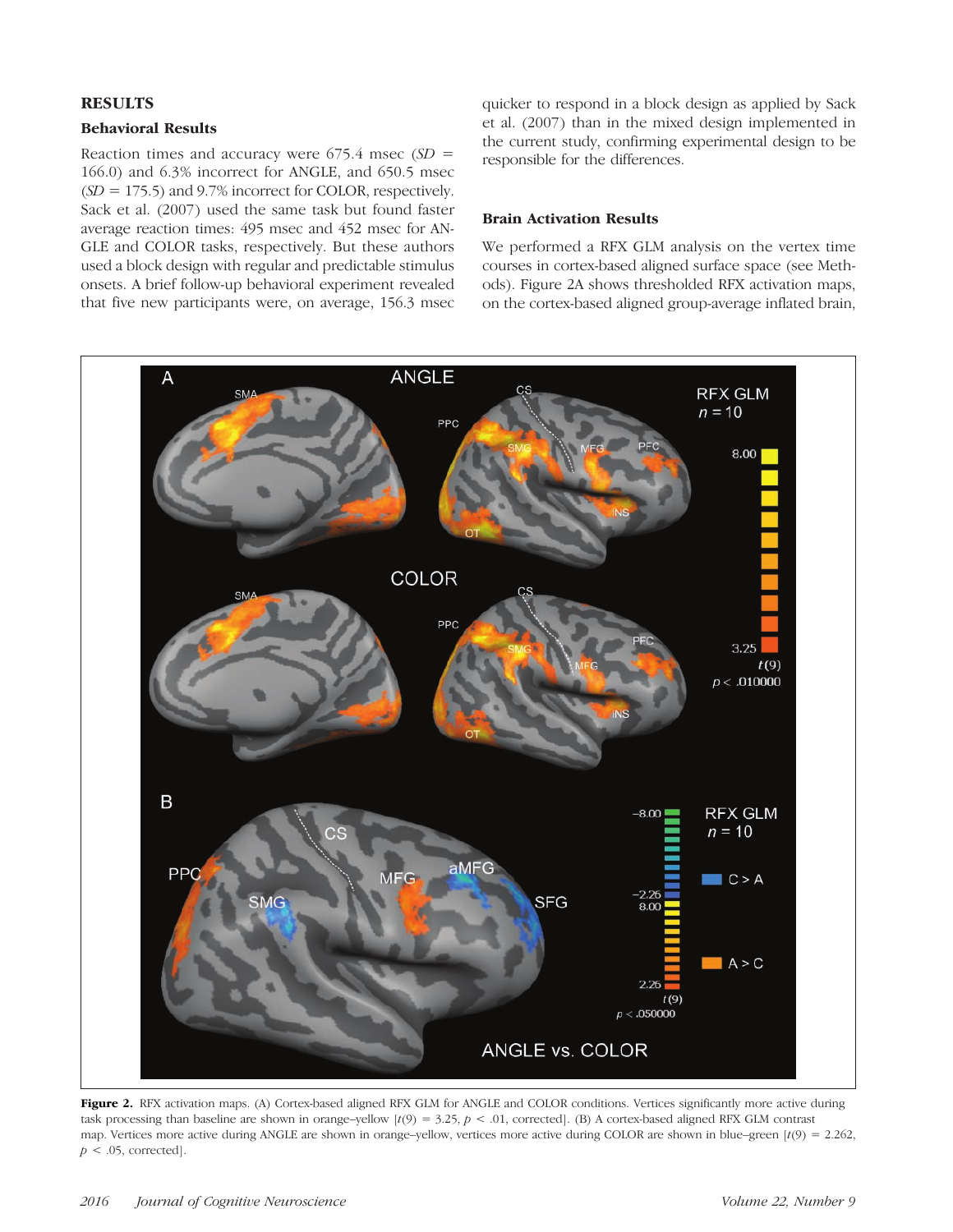for ANGLE versus baseline and for COLOR versus baseline separately  $[t(9) = 3.25, p < .01$ , corrected. An extensive fronto-parietal activation network is revealed, notably including middle/inferior frontal gyrus (MFG) and PPC. The medial views of the reconstructed right hemisphere reveal activation in supplementary motor area and large regions of the occipital lobe, in both tasks. The lateral views show that regions of prefrontal cortex, occipital– temporal cortex (OT), and the insula (INS) are activated in both tasks.

To examine which of these activations were privy to the visuospatial network, we contrasted the activity in the ANGLE and COLOR conditions in a RFX GLM. In surface space, after CBA, a RFX GLM on these data revealed two regions to be significantly more active in response to ANGLE executions as compared to COLOR executions (i.e., PPC and MFG), and three regions more active during COLOR as compared to ANGLE [i.e., SMG, an anterior region of MFG (aMFG), and SFG;  $t(9) = 2.262$ ,  $p < .05$ , corrected]. Figure 2B visualizes these regions in a contrast map (for coordinates and more information on these and other task-specific areas, see www.tomdegraaf.com).

## Functional Connectivity during Visuospatial Processing

Before investigating directionality of influences in the visuospatial network, we examined functional connectivity (instantaneous correlation) within this network during the visuospatial ANGLE task and the COLOR control task. Coactivation of regions during task processing does not guarantee a functional connection, let alone task-specific functional connectivity (instantaneous correlations in regional time courses during one task but not another). However, we were able to demonstrate that PPC engaged in significantly stronger functional connectivity to MFG during visuospatial processing than during our control

task. Thus, this fronto-parietal network communicated more vigorously during visuospatial judgment. To visualize the spread of seed regions across participants, Figure 3 shows in varying colors the MFG POIs of all 10 participants (after CBA) seeded into GCM. We computed a RFX group map of task modulation of connectivity, in cortex-based aligned surface space. Figure 3 thus shows which regions were significantly  $[t(9) = 2.262, p < .05$ , corrected more strongly connected to MFG during ANGLE blocks than during COLOR blocks.

PPC is more connected to MFG, as are parts of parietooccipital cortex, during ANGLE as compared to COLOR pseudoblocks. Thus, this map visualizes statistically significant task modulation of functional connectivity within the visuospatial network. Task modulation is important and informative; it ensures that the results reveal functional brain organization that is task-related. Having established task modulation of the connectivity within the network, we also investigated directionality of influences within this network.

## Effective Connectivity during Visuospatial Processing

RFX GCM effective connectivity analysis, referenced to PPC, revealed a frontal-to-parietal direction of influence. Figure 4 shows statistically significant  $[t(9) = 2.262, p <$ .05, corrected] influences to and from the seed region as revealed by GCM, for ANGLE and COLOR separately.

Green areas influence (project to) the PPC seed region (red), whereas blue areas are influenced by PPC. During ANGLE, MFG, a second parietal cluster, and INS all significantly projected to the PPC seed region  $[t(9) = 2.262]$ ,  $p < .05$ , corrected]. During COLOR, no statistically significant influences were found. Please note, however, that this lack of statistical significance does not imply that there was absolutely no effective connectivity between PPC and MFG

Figure 3. RFX connectivity difference map. RFX group contrast based on cortex-based aligned functional and anatomical data. This map reveals task modulation of instantaneous functional connectivity between MFG and other parts of the brain. Vertices that are significantly more functionally connected (FC) to MFG during the visuospatial ANGLE task than during the COLOR control task are shown in orange–yellow  $[t(9) = 2.262, p < .05,$ corrected]. Thus, PPC is more



connected to MFG during ANGLE than during COLOR. This task modulation of connectivity indicates that the fronto-parietal network operates more as a whole during ANGLE conditions than during COLOR conditions. This group map was calculated after individual functional connectivity maps were obtained, based on individual seed POIs. To illustrate interparticipant spread of these seed regions, the individual MFG POIs on which the analyses were based are shown in varying colors, after cortex-based alignment of the patches.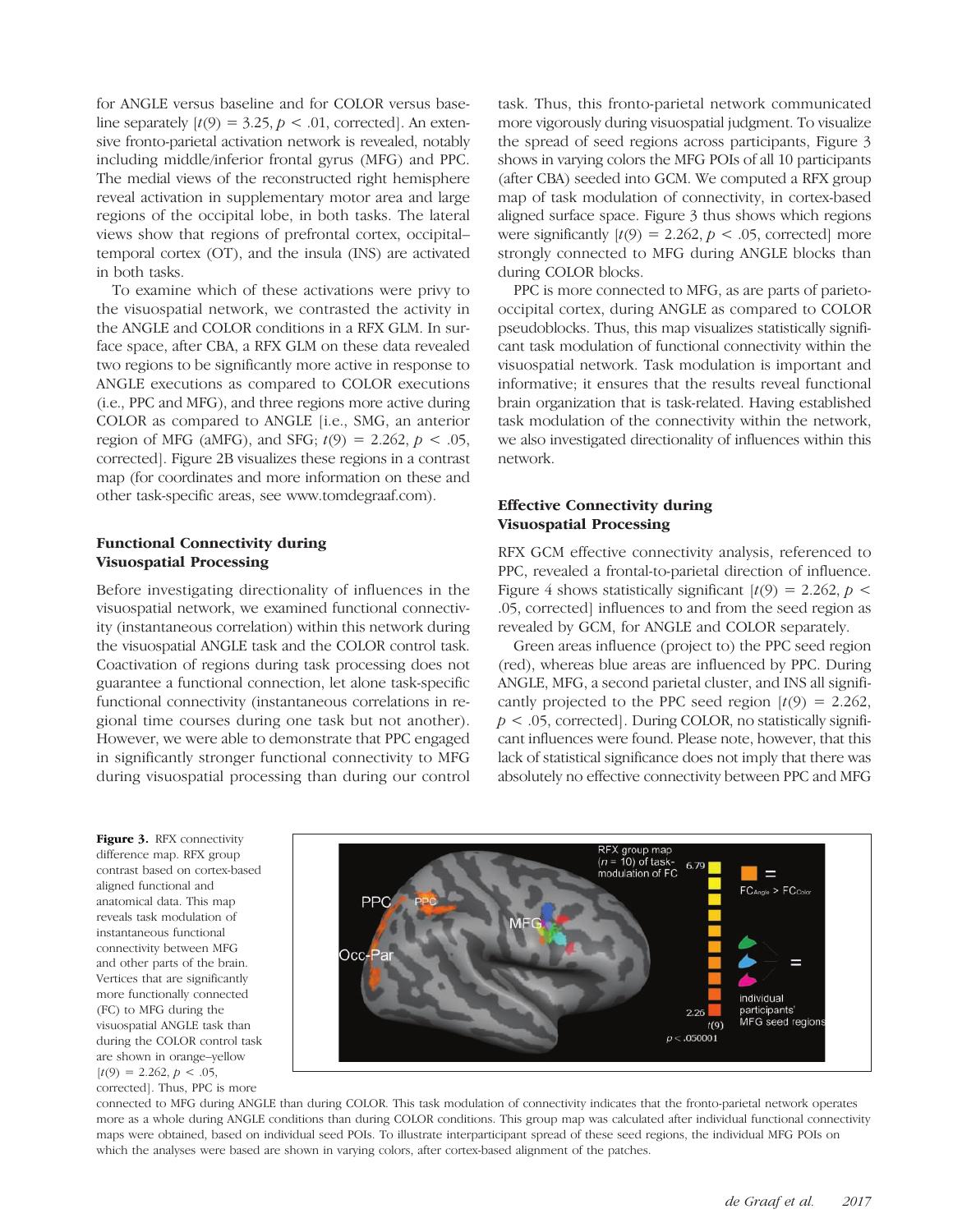

Figure 4. Task-specific effective connectivity. (A) GCMs, showing task-specific directed influences throughout the entire brain, referenced to seed region PPC (in red). Shown here are statistically significant projections  $[t(9) = 2.262, p < .05$ , corrected] to PPC from MFG, INS, and a second parietal cluster, during the ANGLE task specifically. No significant connectivity to PPC was found for the COLOR condition. (B) Event-related deconvolution plots approximate the regional BOLD time courses for PPC and MFG per task. This plot implies earlier involvement of MFG than PPC.

during the COLOR task, but that it was weaker in comparison to the effective connectivity during the ANGLE task and, unlike during ANGLE, not statistically significant (for further illustration of locations and extent of task modulation of effective connectivity, see S2 on www.tomdegraaf. com). A post hoc analysis with seed region MFG confirmed that MFG did significantly project to PPC during ANGLE, but also significantly projected to OT during ANGLE and not during COLOR  $[t(9) = 2.262, p < .05$ , corrected; data not shown]. For PPC and MFG, event-related deconvolution plots approximate the regional time courses. Note that different latencies of the average (deconvolved) BOLD response are not equivalent to GCM directed influences (see Roebroeck et al., 2005, for details). However, in this case, the BOLD time-course plots clearly confirm earlier involvement of MFG than PPC during both tasks, with stronger activation for ANGLE in both regions (see Figure 4).

For several other regions, there were indications of effective connectivity to PPC. Postcentral gyrus (PCG), occipital cortex (OT), and superior frontal sulcus (SFS) were effectively connected to PPC in individual GCM maps,

mean GCM group maps (Figure 6), and in the more conservative RFX GCM group analysis, these regions showed a statistical tendency toward PPC during ANGLE  $[t(9) =$ 1.83,  $p < 0.1$ , corrected but not during COLOR with the exception of PCG;  $t(9) = 1.83$ ,  $p < 0.1$ . Interestingly, SFS showed a particularly strong task modulation of effective connectivity (on par with connectivity modulation in MFG): SFS interacted much more with PPC during ANGLE than during COLOR (see S2 on www.tomdegraaf.com).

To summarize, MFG and INS significantly influenced PPC during ANGLE, but not during COLOR, as indicated by effective connectivity analysis referenced to PPC. Furthermore, there were indications that PCG, OT, and SFS also engage in network interactions during visuospatial processing.

We also identified COLOR-specific regions; aMFG, SFG, and SMG. However, RFX GCM analysis to these regions yielded no significant effective connectivity to these regions in either the ANGLE or the COLOR task, other than vertices or small clusters surrounding the seed region, with the exception of SFG in the ANGLE task, where SFG received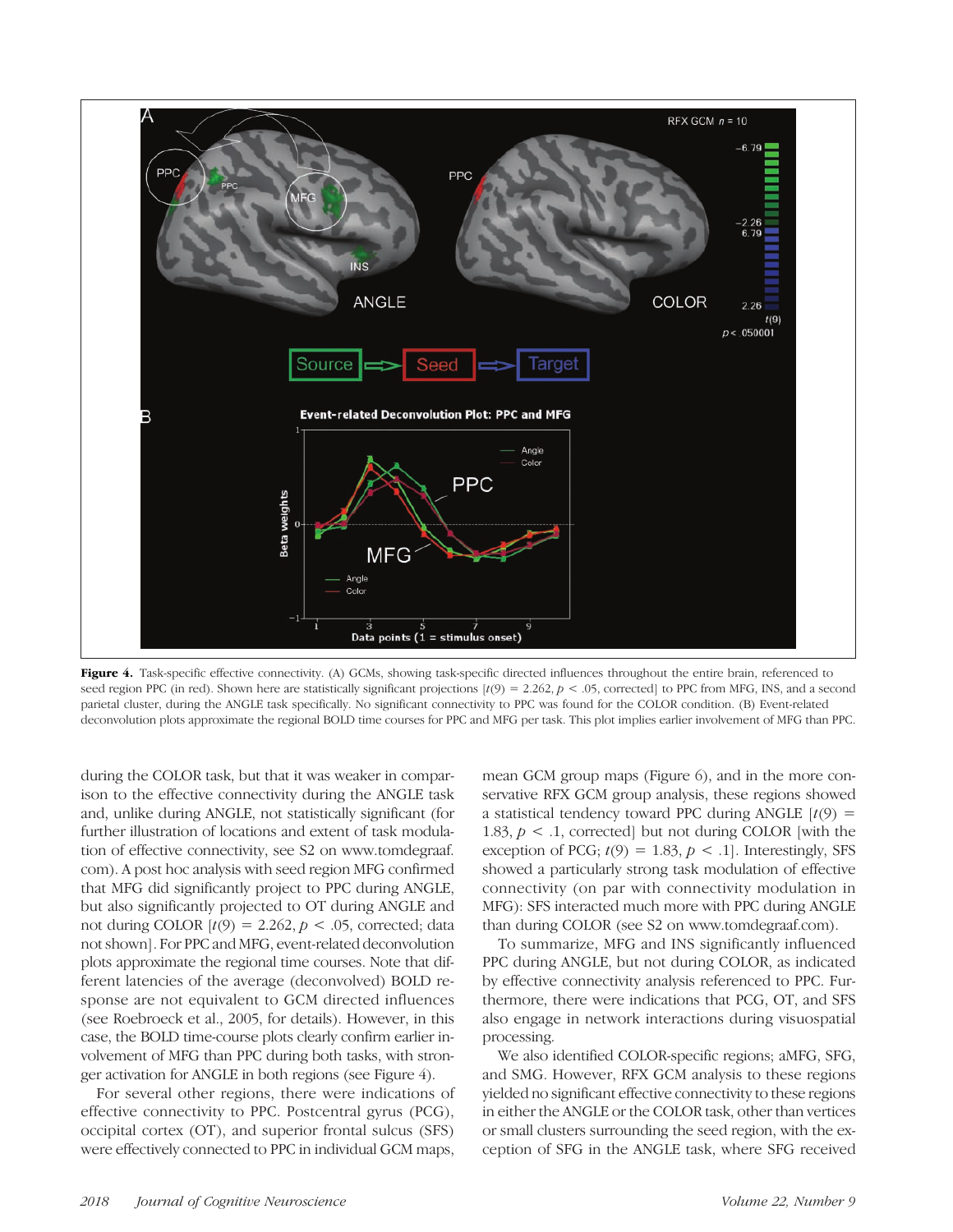influence from INS  $[t(9) = 2.262, p < .05$ , corrected; data not shown].

To examine dynamics within the network on the subcortical level, we performed RFX GCM analysis, referenced to the seed region PPC, in volume space. We were able to demonstrate effective connectivity with subcortical structures during visuospatial processing. During both ANGLE and COLOR tasks, but seemingly more strongly during ANGLE, PPC received influence from bilateral thalamic nuclei (see Figure 5A). A follow-up RFX GCM analysis seeded with the right hemispheric thalamic cluster confirmed that this cluster significantly projected to PPC  $[t(9) = 2.262, p < .05,$  uncorrected during ANGLE, but not during COLOR, as depicted in Figure 5B. Event-related



Figure 5. Subcortical involvement. (A) RFX GCM analysis was run in volume space to explore subcortical involvement during visuospatial processing. Bilateral thalamic clusters (green) significantly project to PPC during the ANGLE task, the same seed region shown in A (and in middle inset)  $[t(9) = 2.262, p < .05$ , uncorrected], and seemingly less so during the COLOR control task. Probabilistic mapping suggested these clusters to be the mediodorsal nuclei. (B) Taking right hemispheric thalamic nucleus shown in A as seed region in a RFX GCM analysis in volume space, right hemispheric PPC significantly received influence (receiving areas are in blue) during ANGLE, but not during COLOR  $[t(9) = 2.262, p < .05,$ uncorrected]. This validates the results in (A) and confirms subcortical involvement in visuospatial processing specifically.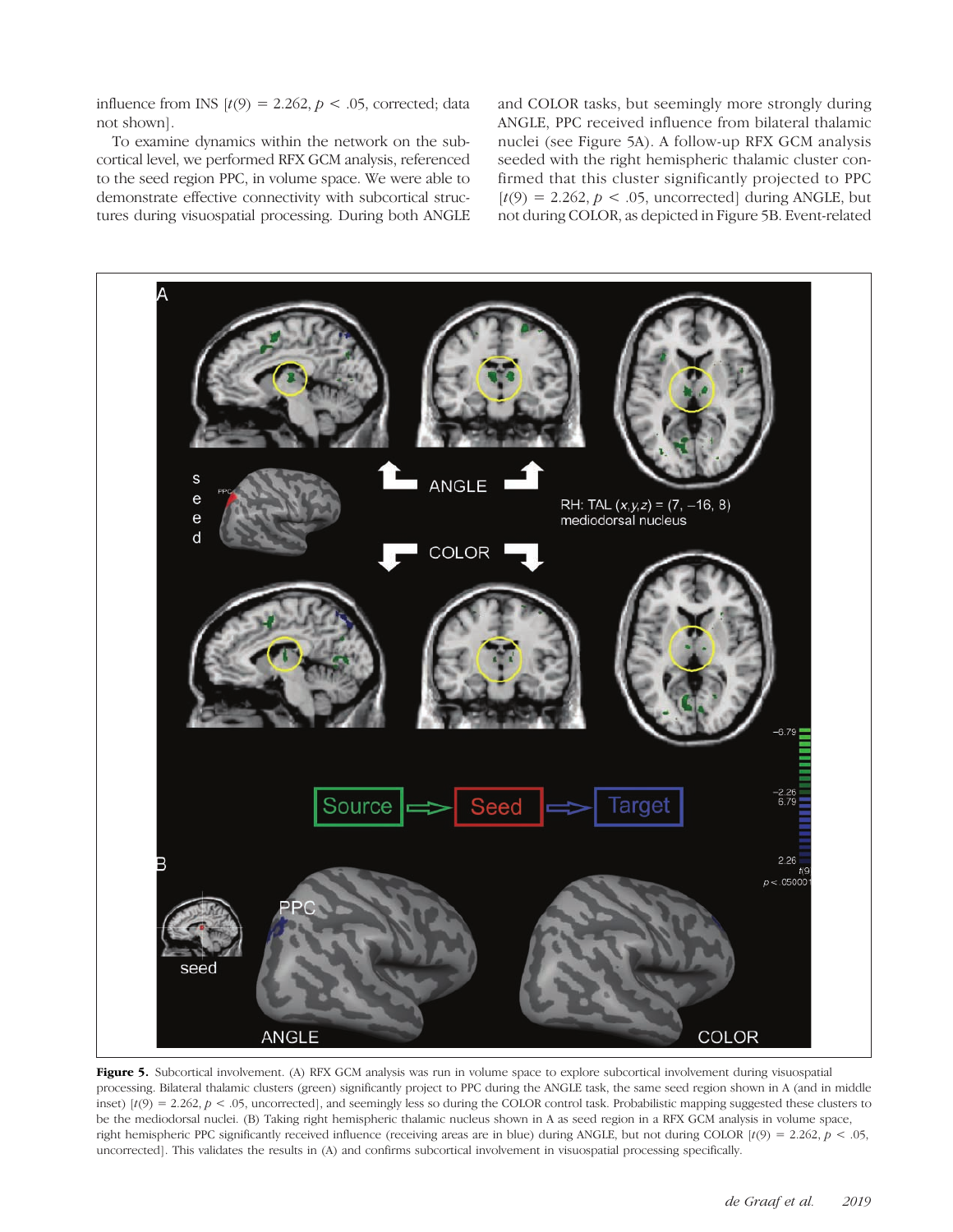deconvoluted time courses for PPC and right thalamus revealed an earlier BOLD response/peak in right thalamus than in PPC (see S5 on www.tomdegraaf.com).

To constrain the location of the thalamic nuclei, we performed a probabilistic mapping of the individually defined thalamic clusters. The Talairach coordinates of the point of greatest interindividual overlap were (−6, −16, 8) for the left hemispheric cluster, and (7, −16, 8) for the right hemispheric clusters, corresponding to bilateral mediodorsal nuclei.

## Complex Communication Dynamics within the Visuospatial Network

The exploratory character of GCM has the advantage that connectivity analysis is not confined to ROIs as defined in a GLM analysis, except for the seed region. Importantly, this allows the technique to identify interacting regions in the brain that were not identified in a GLM. Additionally, GCM can separate differently interacting regions, which were merged into one activated cluster in a GLM contrast test. Indeed, we found that within ROIs, implicated in visuospatial processing by the GLM analyses, there may be a functional segregation of neighboring clusters in terms of interactions with remote regions. Among these neighboring clusters, a projecting cluster (influencing other regions of the visuospatial network) and a receiving cluster (receiving influence from other regions of the visuospatial network) could be discerned. Such closely neighboring clusters with opposite effective connectivity patterns were found within PPC and OT in all 10 participants, and within MFG in 6 of the participants. Figure 6A gives an example of such neighboring clusters in one representative participant ("NK"), illustrating how anatomically close these clusters were in OT and MFG. The seed region in the GCM analysis underlying this figure (Figure 6A) was PPC in "NK." Such segregation of temporal involvement could not be detected by GLM analysis, which, as we showed in Figure 2, lumps these clusters together in one functional "blob."

In a post hoc analysis, we proceeded to seed these neighboring clusters into individual GCM analyses to confirm the effective connectivity of these clusters. The resulting group mean GCM maps (calculated in volume space and projected onto a partly inflated cortex-based aligned group brain) are displayed in Figure 6B. It is clear from these images that clusters identified as "projecting" only sent influence to regions throughout the brain, whereas clusters identified as "receiving" primarily received influence. Importantly, these visualized interactions are very sensible, including primarily the regions identified in prior GLM and GCM analyses.

From these maps, it seems that the projecting ventral and dorsal stream (OT and PPC) clusters project mainly to each other and neighboring regions, not to frontal regions. Yet the receiving ventral and dorsal stream clusters receive influence from SFS and MFG. The receiving PPC cluster receives influence from INS and prefrontal regions also. Overall, these analyses seem to confirm the flow of information primarily from frontal regions back to the temporal–occipital and parietal regions. Yet, the picture has been enriched by complex dynamics between the larger regions implicated in visuospatial processing, with neighboring clusters differentially involved over time. An important caveat to these interpretations is that the maps presented in Figure 5B are averaged, overlaid GCM maps based on the individual participant analyses. They are thus mean GCM maps; not statistically thresholded on the group level (although thresholded and corrected for multiple comparisons on the individual map level; see Methods). Nevertheless, they unmistakably confirm that the neighboring clusters have opposite projection characteristics. Moreover, the regions either receiving or projecting influence to the seeded clusters are part of the network as already established above, which lends added credibility to the maps as presented here.

Another interesting aspect of these data is that projecting clusters within a region (e.g., OT) seem to send influence to a region (e.g., PPC), which subsequently projects back to the neighboring cluster (in OT)—as illustrated by an overlap of regions that receive influence and project influence in Figure 6 [please find on-line Figure S3: www. tomdegraaf.com, which shows the GCM maps of projecting and receiving clusters (left- and right-side maps in Figure 6) overlaid, to facilitate such comparisons]. The projecting cluster consistently showed an earlier BOLD response/peak, as compared to the receiving cluster, for all participants and all regions (see Figure S4 on-line). Taken together, these findings seem to support a form of recurrent processing underlying our visuospatial judgment task (see Discussion).

To summarize, based on our GCM analyses, we were able to functionally segregate projecting versus receiving clusters in anatomically adjacent brain regions within at least PPC, MFG, and OT. These projecting and receiving clusters may be differentially involved in earlier and later processing stages during the visuospatial judgments. This suggests that nodes of the visuospatial network are engaged in multiple loops. A complex matrix of activation can thus be inferred involving these regions, with multiple distinctive clusters, that as a whole seems to eventually establish the mental performance of the task. Aside from PPC and MFG, contributions from OT, INS, SFS, and PCG were suggested by our GCM results.

# DISCUSSION

Our data replicate earlier studies on visuospatial processing by revealing involvement of frontal and parietal regions during visuospatial judgment. However, our results go beyond previous research by demonstrating that these regions were indeed operating as a network during execution of our task. Thus, we revealed statistically significant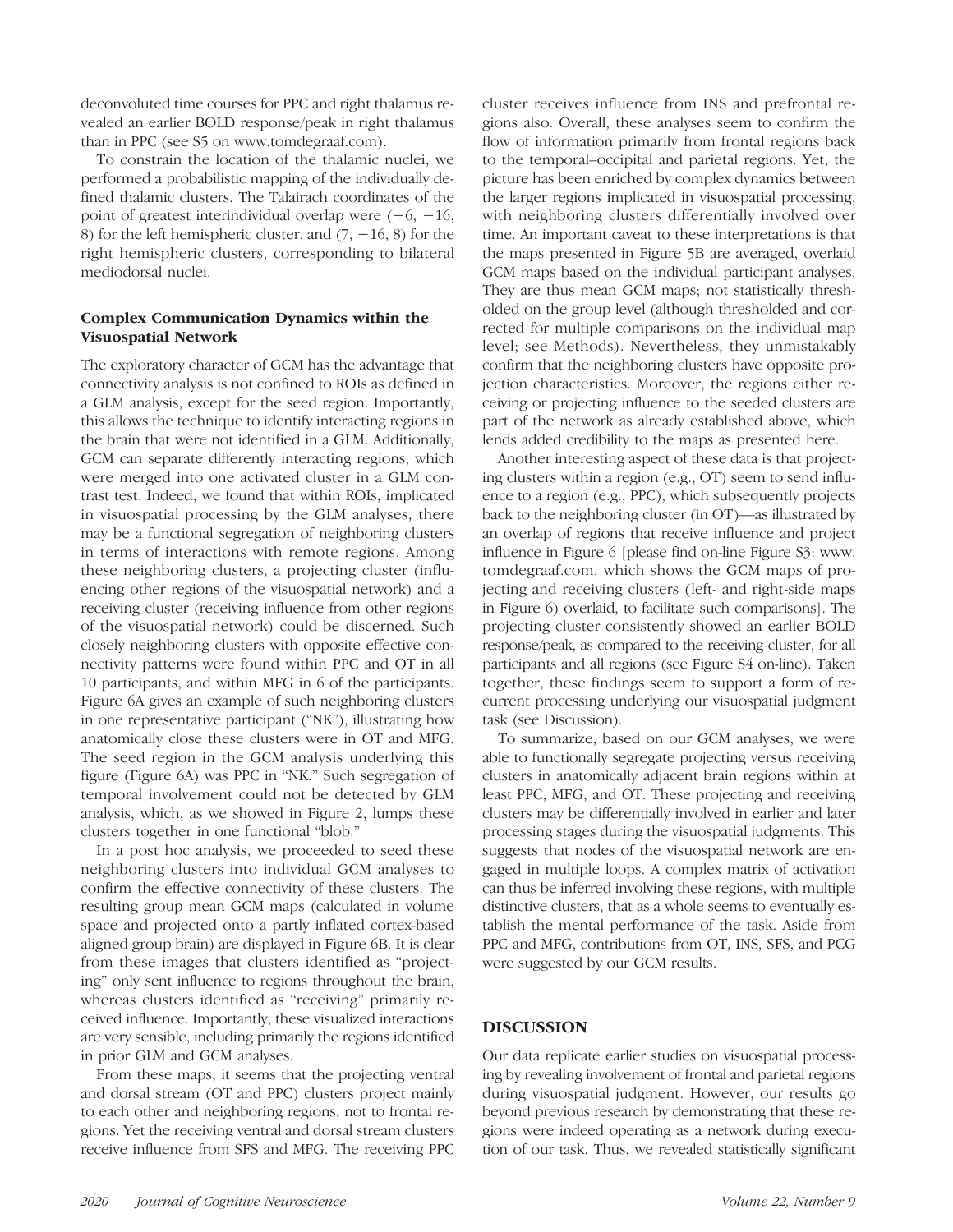Figure 6. Differential connectivity patterns for closely neighboring clusters. (A) An example of one representative participant ("NK"); individual GCM analysis in volume space referenced to PPC (shown in red in the middle inset). Green clusters project to PPC, blue clusters receive influence from PPC. Closely neighboring clusters, one of which sent influence to PPC while its neighbor received influence from PPC, were revealed by GCM in various regions implicated in visuospatial processing. (B) RFX mean GCM effective connectivity maps, referenced to either the projecting (green in A) or the receiving (blue in A) functional clusters In individual GCM analyses in each participant, projecting and receiving clusters were discerned and fed into GCM analysis as seed regions (red and asterisked on the rendered brains). Subsequently, and displayed here for the angle condition, RFX group maps were obtained for projecting clusters (left column) and receiving clusters (right column) for PPC (top row), MFG (middle row), and OT (bottom row). All maps have equal thresholds. The maps in the left column and the right column have been overlaid in Figure S3 in the supplementary material on-line (www.tomdegraaf.com). Overlap between them indicates, in confirmation of the example given in A, that a form of recurrent processing occurs.



task modulation of functional connectivity within the visuospatial network (i.e., between PPC and MFG). Furthermore, GCM allowed us to investigate directional influences within this network, revealing a frontal-to-parietal information flow, and subcortical involvement that may be task-specific. Moreover, exploratory effective connectivity analysis on an individual participant basis reliably identified neighboring clusters with opposite connectivity patterns to other nodes of the network. Such connectivity-segregated clus-

ters were found within the visuospatial areas conventionally lumped together by GLM analysis. This seems to confirm functional segregation of these clusters, and suggests the possibility of multiple communication loops within the visuospatial network. Such results provide new insights into functional brain organization and are generative of new neurocognitive hypotheses. Below, we propose a speculative interpretation of what neurocognitive mechanisms are subserved by the brain events described in this article.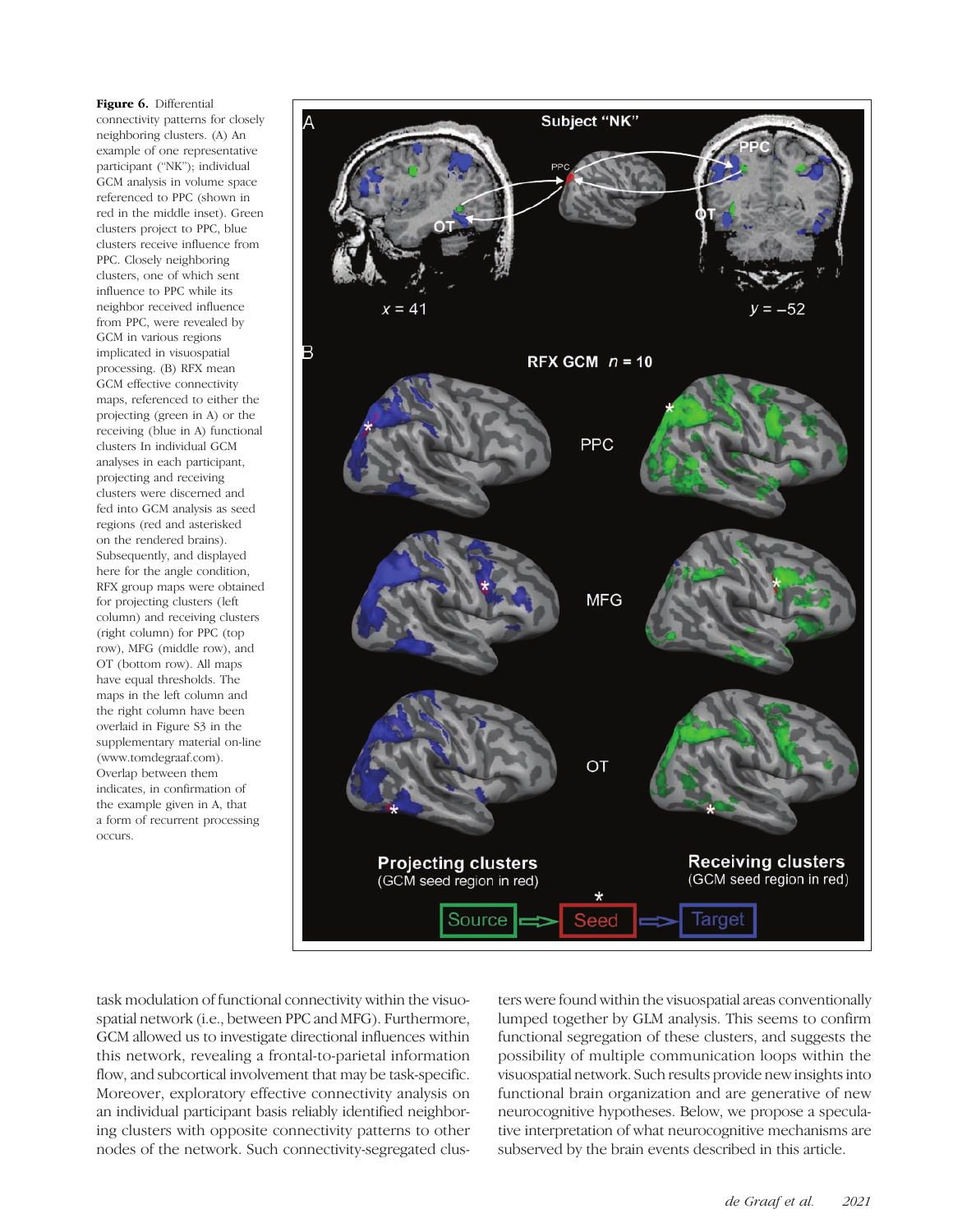#### New Brain Activation Findings

Our main ANGLE-specific activations, in MFG and PPC, mirror an established body of work on visuospatial cognition (see Introduction). However, in previous research using the exact same stimuli and tasks, our COLOR-specific regions were not consistently identified (Sack et al., 2002, 2007). This may be attributed to several methodological differences between our and previous work that could have lead to respective differences in statistical sensitivity for revealing these COLOR-specific brain regions. First, we applied new procedures of data analysis: Our study involved CBA, GLM analysis in surface space, and no spatial smoothing. Second, whereas the previous work with our stimuli and tasks involved block designs, we employed a rapid event-related design. This resulted in more frequent changes between tasks and in unpredictable delays between trials. As indicated in the Results section and confirmed in a pilot experiment, the new design also resulted in different behavioral results. It is difficult to disentangle these factors. Unfortunately, we gained no further insights from GCM analysis as almost no significant effective connectivity was found to these regions in both tasks. However, the fact that our conservative GCM analysis did not produce miscellaneous influences to these regions further validates the results we did find for the experimental task. The remainder of the discussion will focus on these interactions underlying execution of the ANGLE task.

### Fronto-parietal Information Flow

A primary aim of our study was to examine the nature of interactions between MFG and PPC during the execution of visuospatial judgment. Interestingly, our results revealed information flow to be mainly from MFG and other frontal regions, including INS and possibly SFS, PCG, and OT, toward PPC. Although the projections were not necessarily unidirectional (see below), the dominant frontoparietal direction is noteworthy, because a classical view of visuospatial processing involves a hierarchical dorsal striate-parieto-frontal stream. Dominant MFG-to-PPC projections seem to go against this stream.

One explanation of this direction of influence stems from the nature of our cognitive task. Visuospatial judgment is, by definition, goal-related: A judgment involves options, choices, and, in our case, a template to match input to [the "target angle" is the angle between clockhands that defines the border between Response 1 (small angle) and Response 2 (large angle)]. We propose that MFG was instrumental in a process of stored template matching, biasing the processing of visuospatial features in PPC using top–down signals, in light of the task-relevant comparison with the target angle template. Right MFG has been implicated in various higher-order central executive processes, such as selection, monitoring, and organization of processing (e.g., Curtis & D'Esposito, 2003; Rypma & D'Esposito, 2003; Collette & Van der Linden, 2002); all forms of top–down (attention) control (see Yeh, Kuo, & Liu, 2007). Already some years ago, ventral lateral prefrontal cortex was proposed to serve as an early recipient of information from posterior parietal regions and as the site where comparisons are made with representations in working memory (D'Esposito et al., 1998; Owen, Evans & Petrides, 1996; Petrides, 1994). More recently, directed influences from right MFG to right superior parietal cortex have been found in a flanker task with a spatial twist and in an fMRI study using structural equation modeling to study effective connectivity (Erickson, Ringo Ho, Colcombe & Kramer, 2005). This information flow was interpreted in terms of attentional set (based on, for example, Banich et al., 2000). Moreover, it has been suggested that neural processing in lower areas is most efficient under the direction of, or in interaction with, top–down signals from a higher region (Kveraga, Ghuman & Bar, 2007). In sustained attention tasks (which our tasks seem to be), it has been suggested specifically that right medial frontal regions influence, top–down, posterior cortex to bias and enhance processing (e.g., see Sarter, Givens & Bruno, 2001, for a review). Taken together, this literature leads us to speculate that the MFG-to-PPC projections were focusing the processing in PPC on the relevant visuospatial features, either prior to stimulus onset to sensitize the relevant neurons and/or immediately upon stimulus presentation to bias processing toward the relevant visuospatial information. We return to this interpretation below, when we present our neurocognitive model taking into account the other information flows identified in our study.

Methodological limitations constrain the extent of our interpretation. Unfortunately, bidirectional influences between two regions are lost in GCM maps. Because the effective connectivity values are based on a difference measure of the influence in two opposite directions (for details, see Roebroeck et al., 2005), the results reflect the dominant influence only. Thus, a unidirectional MFG-to-PPC influence identified by GCM does not preclude a communication flow in the reverse direction per se. It just means that, overall, MFG predominantly influenced PPC during ANGLE pseudoblocks. The interpretation of bidirectional, but asymmetrical, fronto-parietal flow is consistent with research by Edin, Klingberg, Stodberg, and Tegner (2007). These authors integrated EEG, fMRI, and neurocomputational modeling, to show that, in a visuospatial working memory task, a bidirectional fronto-parietal model with stronger frontal-to-parietal (i.e., SFS-to-IPS) connections than parietal-to-frontal (i.e., IPS-to-SFS) connections best explained the data. Indeed, in their study, stronger SFSto-IPS effective connectivity was shown to protect against distracters on visuospatial working memory performance. Thus, fronto-parietal asymmetry was functionally relevant. Apparently, this may be a mechanism that is not specific to our task only.

Because GCM is based directly on BOLD signals rather than neural signals, intrinsic hemodynamic response differences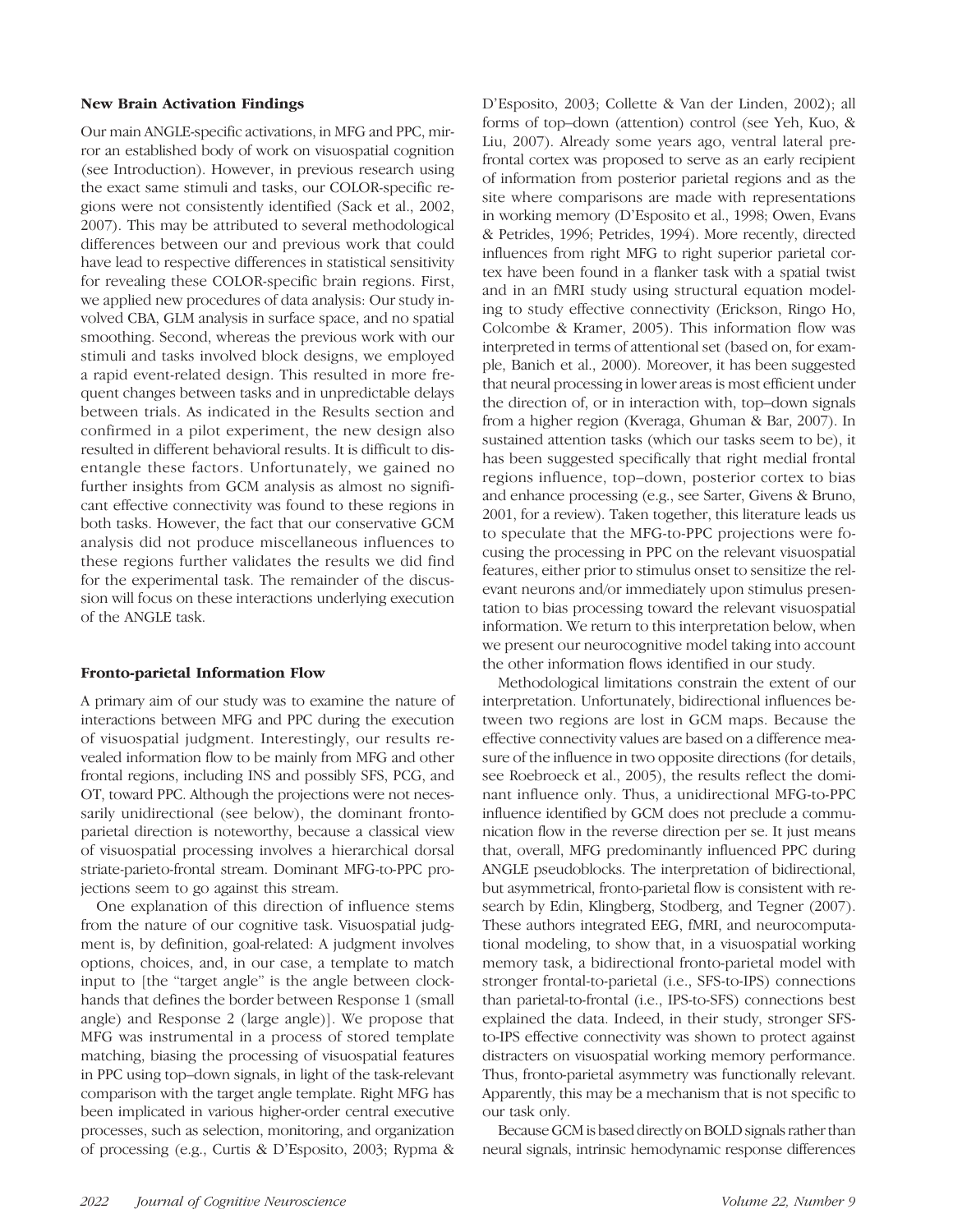between brain areas could confound GCM results of a given condition. This is countered by using a control condition (in our case, COLOR) to ensure task specificity of the connectivity results. Our MFG-to-PPC influence was significant only in the visuospatial task and not in the control task. Another limitation of GCM is that it remains uncertain whether information flows directly from an identified region to the seed region, or via other brain areas. In light of this, it becomes important to take into account connectivity results throughout the brain.

## System-level Task Performance: Complex Dynamics with Recurrent Processing

As mentioned, a supposedly unidirectional finding might, in fact, hide a bidirectional communication loop. This limitation was discussed by Roebroeck et al. (2005), alongside a positive note: If bottom–up projections and top–down projections between two regions target neighboring, but anatomically separated, clusters (rather than exactly the same voxels/vertices), then GCM will be ideally suited to separate and detect these functionally distinct clusters which, in conventional fMRI analysis, would be lumped together. We here show this conjecture to be accurate, having identified neighboring clusters with opposite projection characteristics in complex network dynamics. Such neighboring clusters were revealed in several nodes of the network, notably PPC, MFG, and OT. The network correlate of visuospatial processing in our paradigm may, to an extent, operate as a whole, interacting in such a way as to continuously send back and forth neurally coded information, moving toward a "steady state" of the neural network. Such mechanisms could never be recorded by fMRI studies. Alternatively, regions within a closely knit network might still make functionally separable contributions to the overall mental process. Also, there might be a finite set of communication loops within the network, especially a finite number of spatially separated recurrent loops. We here could demonstrate at least two clusters within larger regions (e.g., OT) that were differentially involved. More specifically, it could be hypothesized, based on the patterns of connectivity and the corresponding time courses, that the projecting cluster was involved at an earlier stage than the receiving cluster (for time courses and discussion, see supplementary on-line material, Figure S4).

Recently, early and late fronto-parietal network components were also identified by Sack et al. (2008). In their fMRI study, participants were asked to mentally imagine the assembly of a spatial structure, based on visual or auditory instructions, and finally compare this structure to a visually presented structure. Thus, their task was more extensive than the one adopted in the current study, taking several seconds to complete. However, that task also essentially contained a visuospatial judgment component. These authors identified functionally segregated early and late fronto-parietal network clusters, based on a data-driven

functional decomposition analysis called fuzzy clustering. Early versus late components were found in several regions, including posterior parietal, frontal, and occipital– temporal regions. We here show that "early" (projecting) and "late" (receiving) neighboring clusters could be revealed within broadly the same regions, using a different method of analysis (GCM) during a mentally much more succinct process. Such converging evidence lends bidirectional support for the findings of our two studies. Moreover, it suggests that the multiple loops, or processing stages, were not artifactual to either behavioral task. However, whereas Sack et al. extracted two fronto-parietal networks from the data, our data are supportive of a form of recurrent processing between the major nodes of the network. For instance, the projecting cluster in OT sends influence to the same area in PPC that subsequently sends influence back to OT (but to the neighboring, receiving cluster). The GCM maps on the left and right in Figure 6B overlap in part, but far from completely (see Figure S3 on-line: www.tomdegraaf.com). It thus seems that during our visuospatial task, dynamic, recurrent interactions occur within one, however nonstatic, network. Whereas recurrent processing is a well-researched mechanism in lower-level vision (Lamme & Roelfsema, 2000), to our knowledge, it has not been demonstrated in such a form as we present here, in higher-order cognition. The question remains what, exactly, the functional relevance of these distinct connectivity loops might be. To better understand this issue, it may help to review the evidence for specific functions associated with the various nodes in our visuospatial network.

## Functional Roles of Visuospatial Network Nodes

PPC seems to be involved in many spatial processes, as has been discussed in the Introduction. It is therefore plausible to assume that the analysis of the spatial features of our stimuli was centered in PPC. Lehmann, Vannini, Wahlund, Almkvist, and Dierks (2006) used task demand, as measured by RT, as a predictor in GLM analysis. Their cognitive task was highly similar to the one used in this study; involving judgment of clock-hands. PPC, a region near MFG, as well as INS, all revealed BOLD signal correlation to task demand: strong evidence for direct visuospatial task involvement of all these regions.

Both SFS and MFG have been implicated in spatial working memory tasks. The role of SFS in spatial working memory seems well established (Zarahn, Aguirre, & D'Esposito, 1999; Courtney, Petit, Maisog, Ungerleider, & Haxby, 1998; Petit et al., 1998). To properly perform our task, a representation of the "target angle" must have been maintained in order to serve as template to match new visuospatial input to. The SFS may have stored that template. Sack et al. (2008) instructed participants to imagine a certain visuospatial object, which was rotated compared to a remembered target object. Participants were then asked to determine whether the two objects were the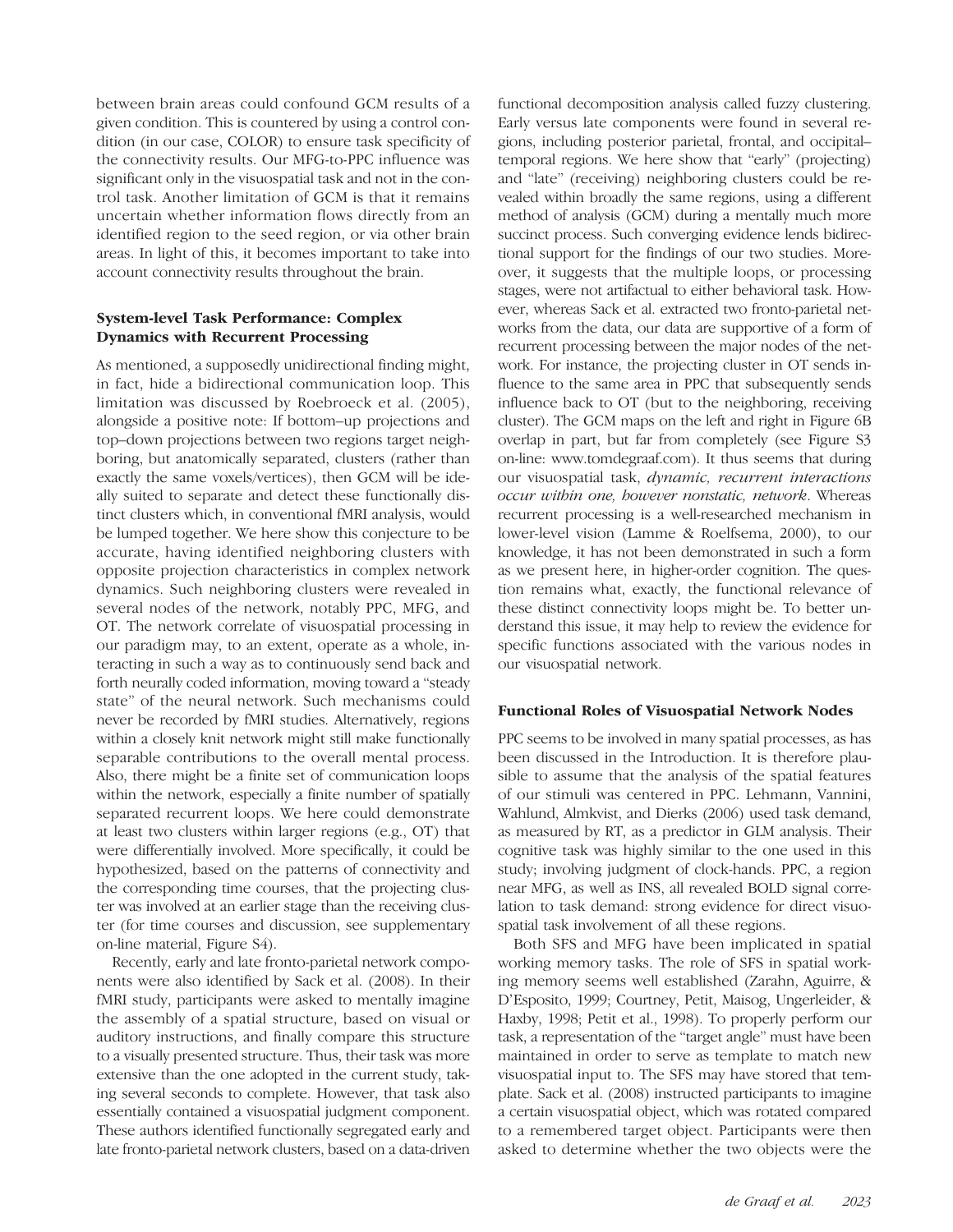same. Using GCM, Sack et al. found a premotor-to-parietal direction of influence underlying this task. On inspection, their premotor area may correspond to our SFS. To actually perform the stored template matching, MFG could come into play, as detailed above. This proposed mechanism is in line with previous research. Glahn et al. (2002) showed involvement of both MFG and SFS in a spatial working memory task, but were able to dissociate the contributions of both regions. SFS was involved specifically in maintenance of spatial working memory contents, whereas MFG seemed to be involved specifically in spatial manipulation of these contents (see also Postle et al., 2000).

Ventral area OT may engage in the recognition and formation of the clock object, which our stimuli comprised. This object information was likely more relevant to the processing of an angle between real object parts: the clock-hands, than a basic property such as color, which is observed at a glance. The involvement of OT in object processing is relatively established (e.g., Grill-Spector, 2003). More difficult to interpret are the results on the thalamo-parietal projections. The mediodorsal nucleus of the thalamus has been regarded as the gateway to prefrontal cortex (e.g., Tanibuchi & Goldman-Rakic, 2003), rather than parietal cortex. Yet, there were indications in an fMRI investigation in humans that BOLD signals in the mediodorsal nucleus correlated to those in superior parietal cortices during a spatial attention task (Buchsbaum et al., 2006). It is possible that our thalamic nucleus projecting to PPC was not, after all, the mediodorsal nucleus, because reliable specification of thalamic nuclei in human group fMRI studies is difficult due to intersubject variability (Davis, Kwan, Crawley & Mikulis, 1998), and because direct connections between other thalamic nuclei and parietal cortex have been found in humans (Behrens et al., 2003). Alternatively, the thalamo-parietal influence may have been indirect, which is an option GCM inherently cannot disqualify (Roebroeck et al., 2005). Irrespectively, we propose that the thalamus did project to PPC in a kind of "fast route," albeit direct or indirect (see also Chambers, Payne, Stokes & Mattingley, 2004). Combined with the data and literature on other regions in our visuospatial network, this leads us to propose the following neurocognitive model (illustrated in Figure 7).

## A Proposal for Neurocognitive Mechanisms Underlying Visuospatial Judgment

Visual information proceeds through the retina to thalamic clusters and on to early visual cortex (occipital cortex). Perhaps already at this point, PPC receives initial projections directly from thalamic clusters, to prime the cortically incoming information. The fact that these thalamo-parietal projections are stronger during ANGLE might mean that the thalamus is primed beforehand that the incoming information is relevant to PPC, or that communication between thalamus and PPC is more effective or lasts longer during ANGLE than during COLOR.

Information from occipital cortex will proceed along the ventral and dorsal stream to frontal areas. Dorsal frontal area SFS might maintain the template of the angle that distinguished Response 1 ("small angle") from Response 2 ("large angle"). As detailed above, the MFG can use this representation to modulate PPC by means of top–down signals. Frontal region MFG thus "focuses" the PPC processing activities to the proper parts of the stimulus, presensitizing neural activity in PPC prior to stimulus onset and/or biasing neural activity after stimulus onset.

The function of the multiple loops between PPC, MFG, and OT might be an integration of region-specific processing

Figure 7. Informed neurocognitive model of visuospatial judgment. Information flows that were drawn from our data (statistically significant influences are thick arrows, influences based on individual maps or mean GCM group maps are dashed arrows). In keywords are added the proposed functional contributions of network nodes. This chart illustrates proposed neurocognitive interactions during ANGLE task trials (see main text for further explanations).

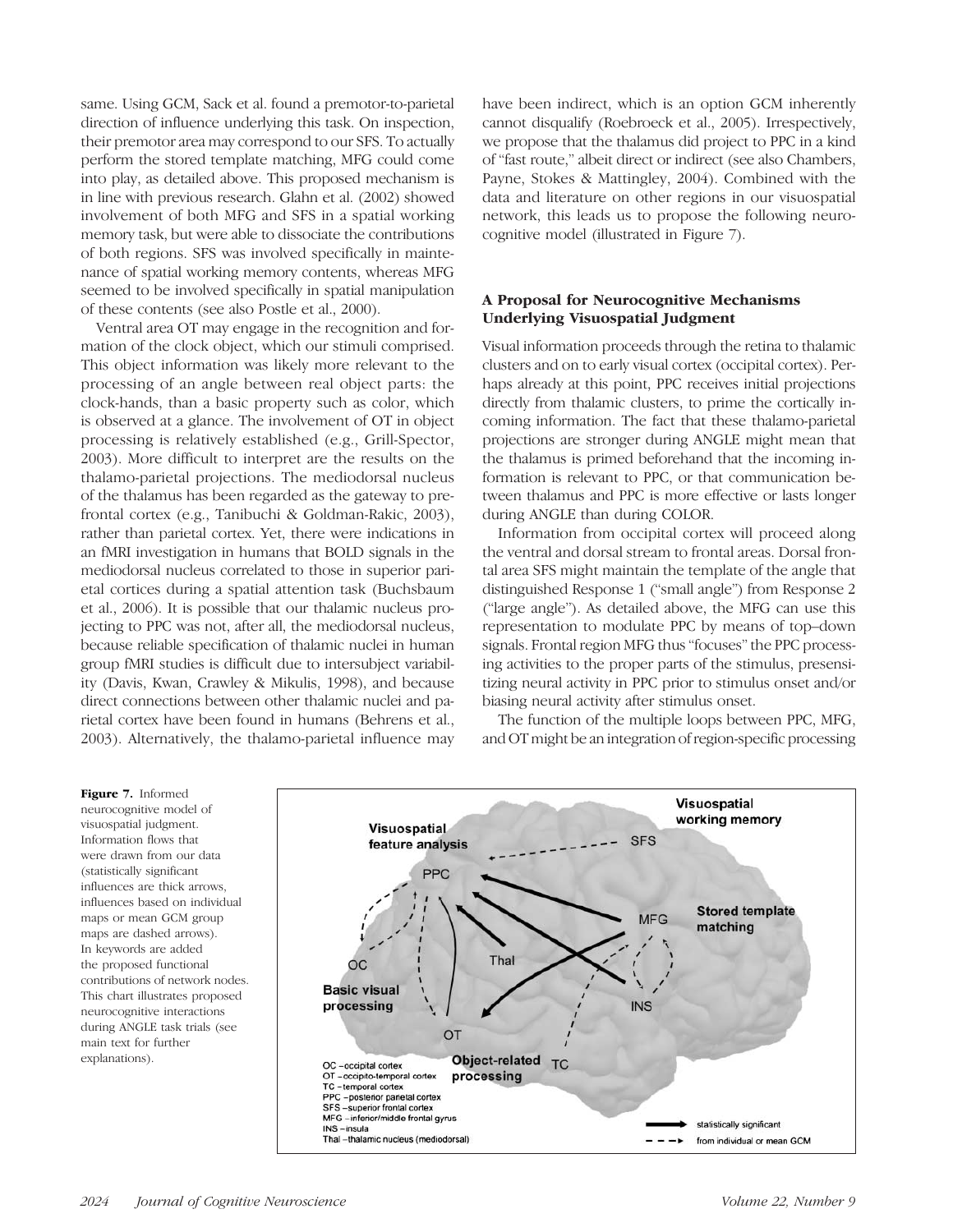results: PPC analyzing the spatial features, MFG orchestrating which spatial features are task-relevant (on the basis of the defining visuospatial template held in SFS working memory), and OT pitching in possibly relevant object information. Such distributed processing across the brain clearly would require extensive communication, which we believe was partly revealed by our data.

Note that such interpretations necessarily remain speculative. Moreover, the model is clearly incomplete. Nevertheless, the proposed functional segregations within our network are compatible with the data as presented here and by others, and may provide fruitful new hypotheses for further research. In general, we propose that cognitive neuroscience move beyond conventional "brain mapping" to include analyses on interactions between brain areas, and to link such interactions to cognitive processes, where possible.

#### Acknowledgments

T. A. G. and A. T. S. were supported by grants from the Netherlands Organization for Scientific Research (NWO; grant numbers 021-002-087 and 452-06-003).

Reprint requests should be sent to Tom Alexander de Graaf, Cognitive Neuroscience, Maastricht University, P. O. Box 616, Maastricht, 6200MD, The Netherlands, or via e-mail: tom.degraaf@ maastrichtuniversity.nl.

#### REFERENCES

- Abler, B., Roebroeck, A., Goebel, R., Hose, A., Schonfeldt-Lecuona, C., Hole, G., et al. (2006). Investigating directed influences between activated brain areas in a motor-response task using fMRI. Magnetic Resonance Imaging, 24, 181–185.
- Banich, M. T., Milham, M. P., Atchley, R. A., Cohen, N. J., Webb, A., Wszalek, T., et al. (2000). Prefrontal regions play a predominant role in imposing an attentional "set": Evidence from fMRI. Brain Research, Cognitive Brain Research, 10, 1–9.
- Behrens, T. E., Johansen-Berg, H., Woolrich, M. W., Smith, S. M., Wheeler-Kingshott, C. A., Boulby, P. A., et al. (2003). Non-invasive mapping of connections between human thalamus and cortex using diffusion imaging. Nature Neuroscience, 6, 750–757.
- Bestmann, S., Thilo, K. V., Sauner, D., Siebner, H. R., & Rothwell, J. C. (2002). Parietal magnetic stimulation delays visuomotor mental rotation at increased processing demands. Neuroimage, 17, 1512–1520.
- Bien, N., Roebroeck, A., Goebel, R., & Sack, A. T. (2009). The brain's intention to imitate: The neurobiology of intentional versus automatic imitation. Cerebral Cortex, 19, 2338–2351.
- Boynton, G. M., Engel, S. A., Glover, G. H., & Heeger, D. J. (1996). Linear systems analysis of functional magnetic resonance imaging in human V1. Journal of Neuroscience, 16, 4207–4221.
- Buchsbaum, M. S., Buchsbaum, B. R., Chokron, S., Tang, C., Wei, T. C., & Byne, W. (2006). Thalamocortical circuits: fMRI assessment of the pulvinar and medial dorsal nucleus in normal volunteers. Neuroscience Letters, 404, 282–287.
- Chambers, C. D., Payne, J. M., Stokes, M. G., & Mattingley, J. B. (2004). Fast and slow parietal pathways mediate spatial attention. Nature Neuroscience, 7, 217–218.
- Cohen, M. S., Kosslyn, S. M., Breiter, H. C., DiGirolamo, G. J., Thompson, W. L., Anderson, A. K., et al. (1996). Changes in cortical activity during mental rotation. A mapping study using functional MRI. Brain, 119, 89–100.
- Collette, F., & Van der Linden, M. (2002). Brain imaging of the central executive component of working memory. Neuroscience and Biobehavioral Reviews, 26, 105–125.
- Collignon, O., Davare, M., De Volder, A. G., Poirier, C., Olivier, E., & Veraart, C. (2008). Time-course of posterior parietal and occipital cortex contribution to sound localization. Journal of Cognitive Neuroscience, 20, 1454–1463.
- Corbetta, M., Kincade, J. M., & Shulman, G. L. (2002). Neural systems for visual orienting and their relationships to spatial working memory. Journal of Cognitive Neuroscience, 14, 508–523.
- Courtney, S. M., Petit, L., Maisog, J. M., Ungerleider, L. G., & Haxby, J. V. (1998). An area specialized for spatial working memory in human frontal cortex. Science, 279, 1347-1351.
- Culham, J. C., Cavina-Pratesi, C., & Singhal, A. (2006). The role of parietal cortex in visuomotor control: What have we learned from neuroimaging? Neuropsychologia, 44, 2668–2684.
- Curtis, C. E., & D'Esposito, M. (2003). Persistent activity in the prefrontal cortex during working memory. Trends in Cognitive Sciences, 7, 415–423.
- Davis, K. D., Kwan, C. L., Crawley, A. P., & Mikulis, D. J. (1998). Functional MRI study of thalamic and cortical activations evoked by cutaneous heat, cold, and tactile stimuli. Journal of Neurophysiology, 80, 1533–1546.
- de Lange, F. P., Hagoort, P., & Toni, I. (2005). Neural topography and content of movement representations. Journal of Cognitive Neuroscience, 17, 97–112.
- D'Esposito, M., Aguirre, G. K., Zarahn, E., Ballard, D., Shin, R. K., & Lease, J. (1998). Functional MRI studies of spatial and nonspatial working memory. Brain Research, Cognitive Brain Research, 7, 1–13.
- Edin, F., Klingberg, T., Stodberg, T., & Tegner, J. (2007). Fronto-parietal connection asymmetry regulates working memory distractibility. Journal of Integrative Neuroscience, 6, 567–596.
- Erickson, K. I., Ringo Ho, M. H., Colcombe, S. J., & Kramer, A. F. (2005). A structural equation modeling analysis of attentional control: An event-related fMRI study. Brain Research, Cognitive Brain Research, 22, 349–357.
- Fischl, B., Sereno, M. I., Tootell, R. B., & Dale, A. M. (1999). High-resolution intersubject averaging and a coordinate system for the cortical surface. Human Brain Mapping, 8, 272–284.
- Forman, S. D., Cohen, J. D., Fitzgerald, M., Eddy, W. F., Mintun, M. A., & Noll, D. C. (1995). Improved assessment of significant activation in functional magnetic resonance imaging (fMRI): Use of a cluster-size threshold. Magnetic Resonance in Medicine, 33, 636–647.
- Formisano, E., Linden, D. E., Di Salle, F., Trojano, L., Esposito, F., Sack, A. T., et al. (2002). Tracking the mind's image in the brain: I. Time-resolved fMRI during visuospatial mental imagery. Neuron, 35, 185–194.
- Friston, K. (1994). Functional and effective connectivity in neuroimaging: A synthesis. Human Brain Mapping, 2, 56–78.
- Genovese, C. R., Lazar, N. A., & Nichols, T. (2002). Thresholding of statistical maps in functional neuroimaging using the false discovery rate. Neuroimage, 15, 870–878.
- Giessing, C., Fink, G. R., Rosler, F., & Thiel, C. M. (2007). fMRI data predict individual differences of behavioral effects of nicotine: A partial least square analysis. Journal of Cognitive Neuroscience, 19, 658–670.
- Glahn, D. C., Kim, J., Cohen, M. S., Poutanen, V. P., Therman, S., Bava, S., et al. (2002). Maintenance and manipulation in spatial working memory: Dissociations in the prefrontal cortex. Neuroimage, 17, 201–213.
- Goebel, R., Linden, D. E., Lanfermann, H., Zanella, F. E., & Singer, W. (1998). Functional imaging of mirror and inverse reading reveals separate coactivated networks for oculomotion and spatial transformations. NeuroReport, 9, 713–719.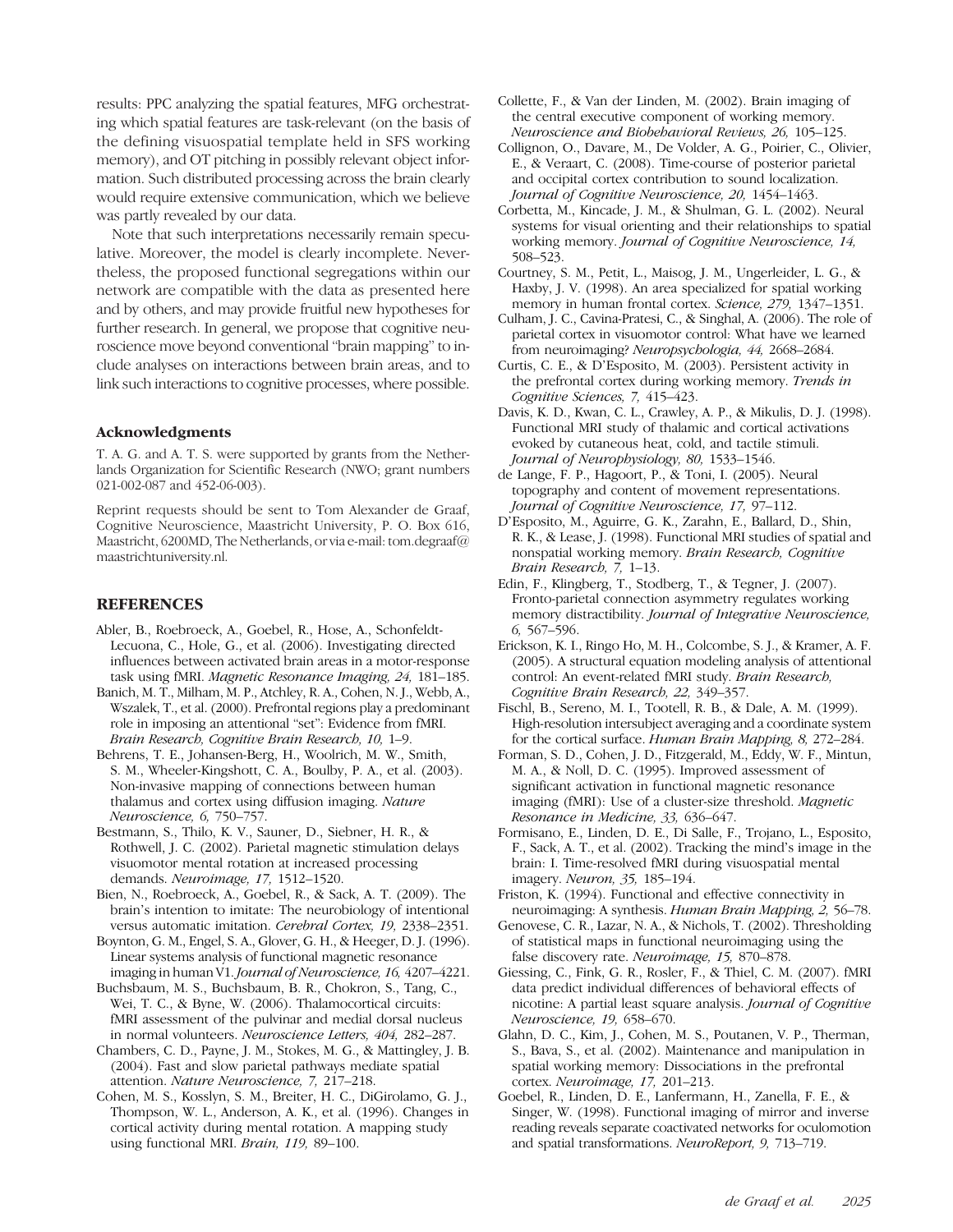Grill-Spector, K. (2003). The neural basis of object perception. Current Opinion in Neurobiology, 13, 159–166.

Hagler, D. J., Jr., Saygin, A. P., & Sereno, M. I. (2006). Smoothing and cluster thresholding for cortical surface-based group analysis of fMRI data. Neuroimage, 33, 1093–1103.

Haxby, J. V., Grady, C. L., Horwitz, B., Ungerleider, L. G., Mishkin, M., Carson, R. E., et al. (1991). Dissociation of object and spatial visual processing pathways in human extrastriate cortex. Proceedings of the National Academy of Sciences, U.S.A., 88, 1621–1625.

Hilgetag, C. C., Theoret, H., & Pascual-Leone, A. (2001). Enhanced visual spatial attention ipsilateral to rTMS-induced "virtual lesions" of human parietal cortex. Nature Neuroscience, 4, 953–957.

Husain, M., & Nachev, P. (2007). Space and the parietal cortex. Trends in Cognitive Sciences, 11, 30–36.

Jin, Y., & Hilgetag, C. C. (2008). Perturbation of visuospatial attention by high-frequency offline rTMS. Experimental Brain Research, 189, 121–128.

Kim, Y. H., Min, S. J., Ko, M. H., Park, J. W., Jang, S. H., & Lee, P. K. (2005). Facilitating visuospatial attention for the contralateral hemifield by repetitive TMS on the posterior parietal cortex. Neuroscience Letters, 382, 280–285.

Klingberg, T. (2006). Development of a superior frontal– intraparietal network for visuo-spatial working memory. Neuropsychologia, 44, 2171–2177.

Klingberg, T., Forssberg, H., & Westerberg, H. (2002). Increased brain activity in frontal and parietal cortex underlies the development of visuospatial working memory capacity during childhood. Journal of Cognitive Neuroscience, 14, 1–10.

Kriegeskorte, N., & Goebel, R. (2001). An efficient algorithm for topologically correct segmentation of the cortical sheet in anatomical MR volumes. Neuroimage, 14, 329–346.

Kveraga, K., Ghuman, A. S., & Bar, M. (2007). Top–down predictions in the cognitive brain. Brain and Cognition, 65, 145–168.

Lamme, V. A., & Roelfsema, P. R. (2000). The distinct modes of vision offered by feedforward and recurrent processing. Trends in Neurosciences, 23, 571–579.

Lehmann, C., Vannini, P., Wahlund, L. O., Almkvist, O., & Dierks, T. (2006). Increased sensitivity in mapping task demand in visuospatial processing using reaction-timedependent hemodynamic response predictors in rapid event-related fMRI. Neuroimage, 31, 505–512.

Luks, T. L., Sun, F. T., Dale, C. L., Miller, W. L., & Simpson, G. V. (2008). Transient and sustained brain activity during anticipatory visuospatial attention. NeuroReport, 19, 155–159.

Mayer, A. R., Seidenberg, M., Dorflinger, J. M., & Rao, S. M. (2004). An event-related fMRI study of exogenous orienting: Supporting evidence for the cortical basis of inhibition of return? Journal of Cognitive Neuroscience, 16, 1262–1271.

Mellet, E., Tzourio, N., Crivello, F., Joliot, M., Denis, M., & Mazoyer, B. (1996). Functional anatomy of spatial mental imagery generated from verbal instructions. Journal of Neuroscience, 16, 6504–6512.

Muri, R. M., Buhler, R., Heinemann, D., Mosimann, U. P., Felblinger, J., Schlaepfer, T. E., et al. (2002). Hemispheric asymmetry in visuospatial attention assessed with transcranial magnetic stimulation. Experimental Brain Research, 143, 426–430.

Owen, A. M., Evans, A. C., & Petrides, M. (1996). Evidence for a two-stage model of spatial working memory processing within the lateral frontal cortex: A positron emission tomography study. Cerebral Cortex, 6, 31–38.

Petit, L., Courtney, S. M., Ungerleider, L. G., & Haxby, J. V. (1998). Sustained activity in the medial wall during working memory delays. Journal of Neuroscience, 18, 9429-9437.

Petrides, M. (1994). Frontal lobes and behaviour. Current Opinion in Neurobiology, 4, 207–211.

Postle, B. R., Berger, J. S., Taich, A. M., & D'Esposito, M. (2000). Activity in human frontal cortex associated with spatial working memory and saccadic behavior. Journal of Cognitive Neuroscience, 12(Suppl. 2), 2–14.

Roebroeck, A., Formisano, E., & Goebel, R. (2005). Mapping directed influence over the brain using Granger causality and fMRI. Neuroimage, 25, 230–242.

Rounis, E., Yarrow, K., & Rothwell, J. C. (2007). Effects of rTMS conditioning over the fronto-parietal network on motor versus visual attention. Journal of Cognitive Neuroscience, 19, 513–524.

Rushworth, M. F., Ellison, A., & Walsh, V. (2001). Complementary localization and lateralization of orienting and motor attention. Nature Neuroscience, 4, 656–661.

Rypma, B., & D'Esposito, M. (2003). A subsequent-memory effect in dorsolateral prefrontal cortex. Brain Research, Cognitive Brain Research, 16, 162–166.

Sack, A. T., Camprodon, J. A., Pascual-Leone, A., & Goebel, R. (2005). The dynamics of interhemispheric compensatory processes in mental imagery. Science, 308, 702–704.

Sack, A. T., Hubl, D., Prvulovic, D., Formisano, E., Jandl, M., Zanella, F. E., et al. (2002). The experimental combination of rTMS and fMRI reveals the functional relevance of parietal cortex for visuospatial functions. Brain Research, Cognitive Brain Research, 13, 85–93.

Sack, A. T., Jacobs, C., De Martino, F., Staeren, N., Goebel, R., & Formisano, E. (2008). Dynamic premotor-to-parietal interactions during spatial imagery. Journal of Neuroscience, 28, 8417–8429.

Sack, A. T., Kohler, A., Bestmann, S., Linden, D. E., Dechent, P., Goebel, R., et al. (2007). Imaging the brain activity changes underlying impaired visuospatial judgments: Simultaneous fMRI, TMS, and behavioral studies. Cerebral Cortex, 17, 2841–2852.

Sarter, M., Givens, B., & Bruno, J. P. (2001). The cognitive neuroscience of sustained attention: Where top–down meets bottom–up. Brain Research, Brain Research Reviews, 35, 146–160.

Scherf, K. S., Sweeney, J. A., & Luna, B. (2006). Brain basis of developmental change in visuospatial working memory. Journal of Cognitive Neuroscience, 18, 1045–1058.

Talairach, J., & Tournoux, P. (1988). Co-planar stereotaxic atlas of the human brain: 3-Dimensional proportional system, an approach to cerebral imaging. Stuttgart: Thieme.

Tanibuchi, I., & Goldman-Rakic, P. S. (2003). Dissociation of spatial-, object-, and sound-coding neurons in the mediodorsal nucleus of the primate thalamus. Journal of Neurophysiology, 89, 1067–1077.

Trojano, L., Grossi, D., Linden, D. E., Formisano, E., Goebel, R., Cirillo, S., et al. (2002). Coordinate and categorical judgements in spatial imagery. An fMRI study. Neuropsychologia, 40, 1666–1674.

Trojano, L., Grossi, D., Linden, D. E., Formisano, E., Hacker, H., Zanella, F. E., et al. (2000). Matching two imagined clocks: The functional anatomy of spatial analysis in the absence of visual stimulation. Cerebral Cortex, 10, 473–481.

Valero-Cabre, A., Pascual-Leone, A., & Rushmore, R. J. (2008). Cumulative sessions of repetitive transcranial magnetic stimulation (rTMS) build up facilitation to subsequent TMS-mediated behavioral disruptions. European Journal of Neuroscience, 27, 765–774.

Yeh, Y. Y., Kuo, B. C., & Liu, H. L. (2007). The neural correlates of attention orienting in visuospatial working memory for detecting feature and conjunction changes. Brain Research, 1130, 146–157.

Zarahn, E., Aguirre, G. K., & D'Esposito, M. (1999). Temporal isolation of the neural correlates of spatial mnemonic processing with fMRI. Brain Research, Cognitive Brain Research, 7, 255–268.